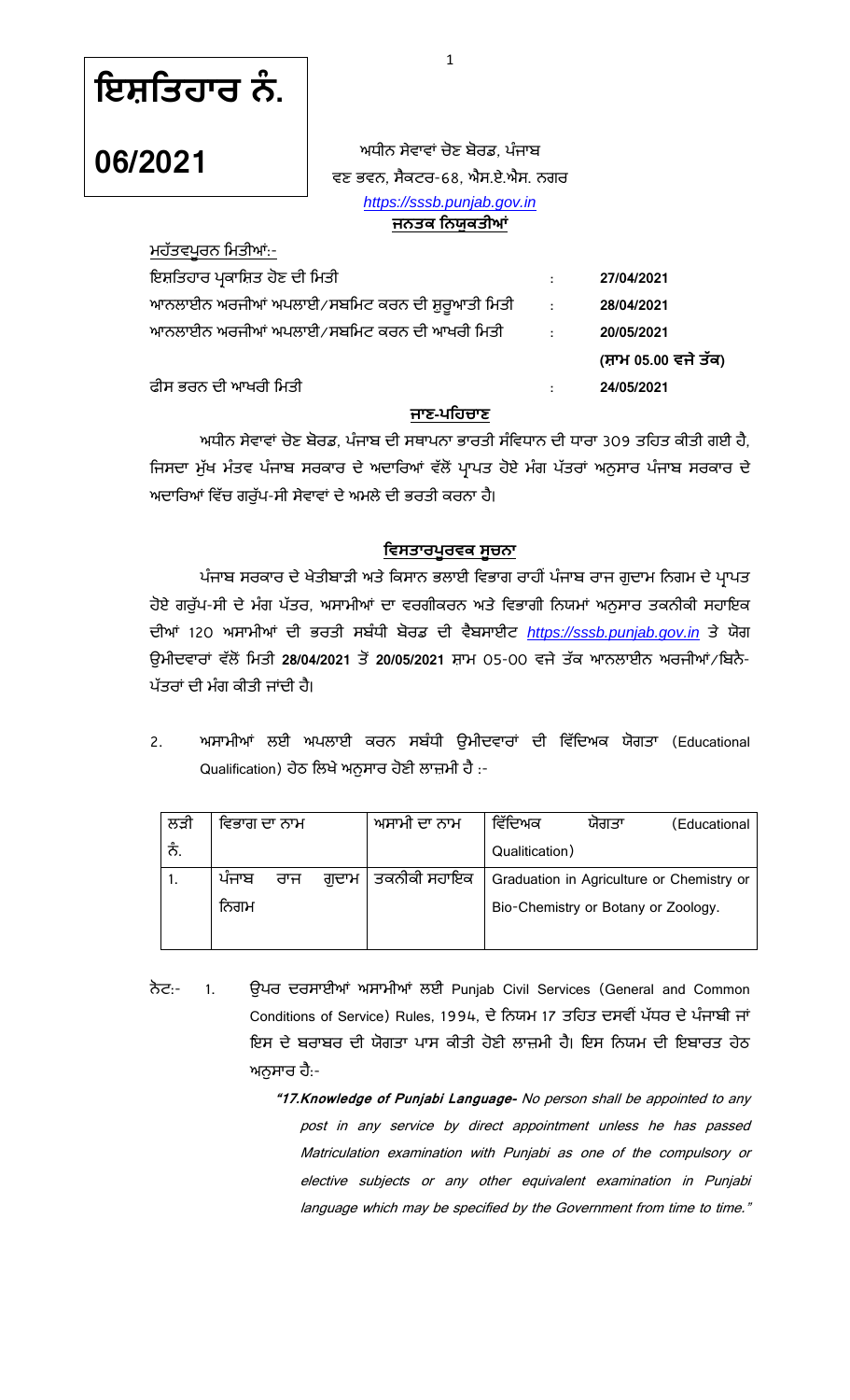| Sr.<br>No. | Category                                    | Number<br>Total<br>of I<br>Vacancies | Out of Total Number of Vacancies<br>mention in Column C, Number of<br>vacancies Reserved for women. |
|------------|---------------------------------------------|--------------------------------------|-----------------------------------------------------------------------------------------------------|
| A          | B                                           | C                                    | D                                                                                                   |
| 1.         | General                                     | 46                                   | 15                                                                                                  |
| 2.         | Scheduled Caste (M&B)                       | 05                                   | O <sub>2</sub>                                                                                      |
| 3.         | Scheduled Caste (R&O)                       | 04                                   | O <sub>1</sub>                                                                                      |
| 4.         | <b>Backward Class</b>                       | 15                                   | 05                                                                                                  |
| 5.         | Exserviceman (General)                      | 12                                   | O4                                                                                                  |
| 6.         | Exserviceman (SC-M&B)                       | 01                                   |                                                                                                     |
| 7.         | Exserviceman (SC-R&O)                       | O <sub>3</sub>                       | O <sub>1</sub>                                                                                      |
| 8.         | Exserviceman (BC)                           | O <sub>2</sub>                       | O <sub>1</sub>                                                                                      |
| 9.         | Sports (General)                            | O <sub>1</sub>                       |                                                                                                     |
| 10.        | Sports (SC-M&B)                             | O <sub>1</sub>                       | $\overline{a}$                                                                                      |
| 11.        | Sports (SC-R&O)                             | 01                                   | O <sub>1</sub>                                                                                      |
| 12.        | Physical Handicapped (Ortho)                | O <sub>2</sub>                       |                                                                                                     |
| 13.        | Physical Handicapped (Visually<br>Imapired) | 02                                   | O <sub>1</sub>                                                                                      |
| 14.        | Physical Handicapped (Hearing<br>Impaired)  | O <sub>2</sub>                       | O <sub>1</sub>                                                                                      |
| 15.        | Physical<br>Handicapped<br>(I.D./M.D.)      | O <sub>1</sub>                       | $\overline{\phantom{0}}$                                                                            |
| 16.        | Freedom Fighter                             | 03                                   | O <sub>1</sub>                                                                                      |
| 17.        | <b>Economical Weaker Section</b>            | 19                                   | O <sub>7</sub>                                                                                      |
|            | <b>Total Number of Vacancies</b>            | 120                                  | 40                                                                                                  |

## 3. ਅਸਾਮੀਆਂ ਦਾ ਵਰਗੀਕਰਨ ਹੇਠ ਲਿਖੇ ਅਨੁਸਾਰ ਹੈ:-

- ਨੋਟ: (i) ਉਕਤ ਅਸਾਮੀਆਂ ਦਾ ਕੈਟਾਗਰੀ ਵਾਈਜ਼ ਵਰਗੀਕਰਨ ਸਬੰਧਤ ਵਿਭਾਗ ਨਿਗਮ ਤੋਂ ਪ੍ਰਾਪਤ ਹੋਏ ਮੰਗ ਪੱਤਰ ਅਨੁਸਾਰ ਕੀਤਾ ਗਿਆ ਹੈੈ। ਜੋ ਕਿ ਭਵਿੱਖ ਵਿੱਚ ਸਬੰਧਤ ਵਿਭਾਗ ∕ ਨਿਗਮ ∕ ਸਰਕਾਰ ਤੋਂ ਪ੍ਰਾਪਤ ਸੂਚਨਾ⁄ ਫੈਸਲੇ ਦੇ ਸਨਮੁੱਖ ਤਬਦੀਲ ਵੀ ਕੀਤਾ ਜਾ ਸਕਦਾ ਹੈ।
	- (ii) ਭਵਿੱਖ ਵਿੱਚ ਸਬੰਧਤ ਵਿਭਾਗ/ਨਿਗਮ/ਸਰਕਾਰ ਤੋਂ ਪ੍ਰਾਪਤ ਸੂਚਨਾ/ਫੈਸਲੇ ਦੇ ਸਨਮੁੱਖ ਇਹ ਅਸਾਮੀਆਂ ਘਟਾਈਆਂ/ਵਧਾਈਆਂ ਜਾਂ ਖਾਰਜ ਵੀ ਕੀਤੀਆਂ ਜਾ ਸਕਦੀਆਂ ਹਨ।
- 4. ਸ਼੍ਰੇਣੀ ਕੋਡ (Category Codes):

ਇਨ੍ਹਾਂ ਅਸਾਮੀਆਂ ਦੇ ਸ਼੍ਰੇਣੀ ਕੋਡ ਹੇਠ ਲਿਖੇ ਅਨੁਸਾਰ ਹਨ। ਉਮੀਦਵਾਰਾਂ ਵੱਲੋਂ ਅਪਲਾਈ ਕਰਨ ਸਮੇਂ ਸ਼੍ਰੇਣੀ ਕੋਡ ਨੂੰ ਧਿਆਨ ਵਿੱਚ ਰੱਖਦੇ ਹੋਏ ਅਪਲਾਈ ਕੀਤਾ ਜਾਵੇ।

| Sr. No. | Category                    | Code |
|---------|-----------------------------|------|
| 1.      | General                     | 101  |
| 2.      | EWS (Gen.)                  | 102  |
| 3.      | S.C. (M & B)                | 103  |
| 4.      | S.C. (Ramdasia & others)    | 104  |
| 5.      | B.C.                        | 105  |
| 6.      | ESM Gen. (Self)             | 106  |
| 7.      | ESM Gen. (Dependent)        | 107  |
| 8.      | ESM S.C (M & B) (Self)      | 108  |
| 9.      | ESM S.C (M & B) (Dependent) | 109  |
| 10.     | ESM S.C (R & O) (Self)      | 110  |
| 11.     | ESM S.C (R & O) (Dependent) | 111  |
| 12.     | ESM B.C (Self)              | 112  |
| 13.     | <b>ESM B.C (Dependent)</b>  | 113  |
| 14.     | <b>Sports General</b>       | 114  |
| 15.     | Sports {SC (M&B)}           | 115  |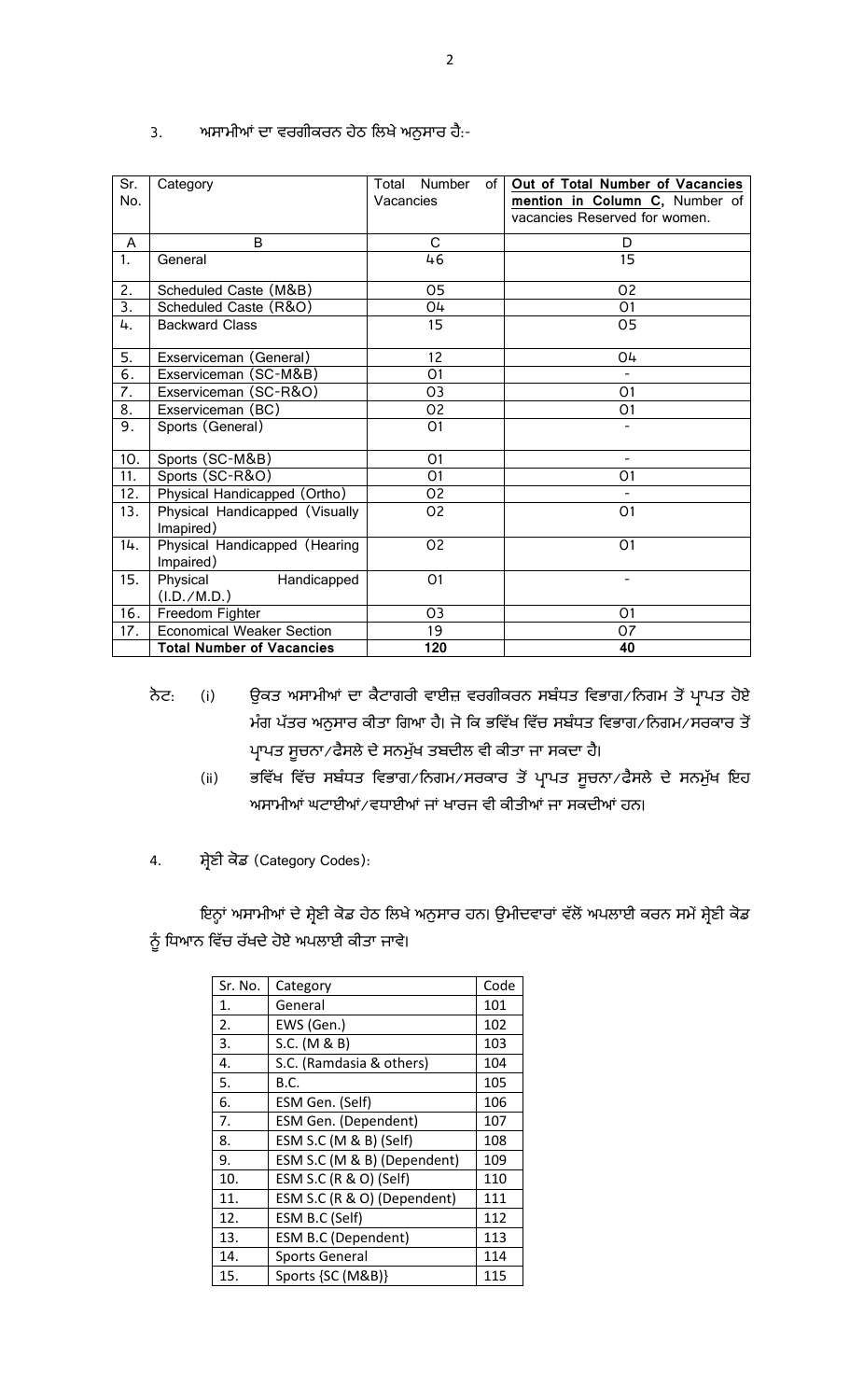| 16. | Sports {SC (R&O)}            | 116 |
|-----|------------------------------|-----|
| 17. | Physical Handicapped (Ortho) | 117 |
| 18. | Physical Handicapped (VH)    | 118 |
| 19. | Physical Handicapped (HH)    | 119 |
| 20. | Physical Handicapped (MI/MD) | 120 |
| 21. | Freedom Fighter              | 121 |

| General                      | - ਆਮ ਵਰਗ,                                                                        |
|------------------------------|----------------------------------------------------------------------------------|
| EWS (Gen.)                   | -ਆਰਥਿਕ ਤੌਰ ਤੇ ਕਮਜ਼ੋਰ ਵਰਗ (ਆਮ),                                                   |
| S.C. (M&B)                   | -ਅਨੁਸੁਚਿਤ ਜਾਤੀ (ਮਜ਼ਬੀ ਤੇ ਬਾਲਮਿਕੀ),                                               |
| S.C. (R&O)                   | - ਅਨੁਸੁਚਿਤ ਜਾਤੀ (ਰਾਮਦਾਸੀਆ ਤੇ ਹੋਰ),                                               |
| B.C.                         | -ਪੱਛੜੀ ਸ਼ੇਣੀ,                                                                    |
| ESM Gen. (Self)              | -ਸਾਬਕਾ ਫੌਜੀ-ਆਮ ਵਰਗ (ਖ਼ਦ),                                                        |
| ESM Gen. (Dependent)         | -ਸਾਬਕਾ ਫੌਜੀ-ਆਮ ਵਰਗ (ਆਸ਼ਰਿਤ),                                                     |
| ESM {S.C(M&B)}(Self)         | -ਸਾਬਕਾ ਫੌਜੀ {ਅਨੁਸੁਚਿਤ ਜਾਤੀ (ਮਜ਼ਬੀ ਤੇ ਬਾਲਮਿਕੀ)}(ਖੁਦ),                             |
|                              | ESM {S.C(M&B)}(Dependent)-ਸਾਬਕਾ ਫੌਜੀ {ਅਨੁਸੁਚਿਤ ਜਾਤੀ (ਮਜ਼ਬੀ ਤੇ ਬਾਲਮਿਕੀ)}(ਆਸ਼ਰਿਤ), |
| ESM $\{S.C(R&O)\}(Self)$     | -ਸਾਬਕਾ ਫੌਜੀ {ਅਨੁਸੁਚਿਤ ਜਾਤੀ (ਰਾਮਦਾਸੀਆ ਤੇ ਹੋਰ)}(ਖੁਦ),                              |
|                              | ESM {S.C(R&O)}(Dependent)-ਸਾਬਕਾ ਫੌਜੀ {ਅਨੁਸੂਚਿਤ ਜਾਤੀ (ਰਾਮਦਾਸੀਆ ਤੇ ਹੋਰ)}(ਆਸ਼ਰਿਤ),  |
| ESM B.C (Self)               | -ਸਾਬਕਾ ਫੌਜੀ (ਪੱਛੜੀ ਸ਼ੇਰਣੀ) (ਖੁਦ),                                                |
| ESM B.C (Dependent)          | -ਸਾਬਕਾ ਫੌਜੀ (ਪੱਛੜੀ ਸ਼੍ਰੇਰਣੀ) (ਆਸ਼ਰਿਤ),                                           |
| Sports General               | -ਖਿਡਾਰੀ ਆਮ ਵਰਗ.                                                                  |
| Sports {SC(M&B)}             | -ਖਿਡਾਰੀ {ਅਨੁਸੁਚਿਤ ਜਾਤੀ (ਮਜ਼ਬੀ ਤੇ ਬਾਲਮਿਕੀ)},                                      |
| Sports {SC(R&O)}             | -ਖਿਡਾਰੀ {ਅਨੁਸੁਚਿਤ ਜਾਤੀ (ਰਾਮਦਾਸੀਆ ਤੇ ਹੋਰ)},                                       |
| Physical Handicapped (Ortho) | -ਦਿਵਿਆਂਗਜਨ (ਆਰਥੋ),                                                               |
| Physical Handicapped (VH)    | -ਦਿਵਿਆਂਗਜਨ (ਨੇਤਰਹੀਣ∕ਅੰਸ਼ਿਕ ਨੇਤਰਹੀਣ),                                             |
| Physical Handicapped (HH)    | -ਦਿਵਿਆਂਗਜਨ (ਗੁੰਗੇ ਤੇ ਬੋਲੇ),                                                      |
|                              | Physical Handicapped (MI/MD)-ਦਿਵਿਆਂਗਜਨ (Mental illness or Mutiple disability)    |
| Freedom Fighter              | -ਸੁਤੰਤਰਤਾ ਸੰਗਰਾਮੀ।                                                               |

## 5. ਰਾਖਵਾਂਕਰਨ/Reservation ਸਬੰਧੀ ਮਹੱਤਵਪੂਰਨ ਹਦਾਇਤਾਂ:

- (i) ਉਮੀਦਵਾਰ ਸ਼੍ਰੇਣੀ ਅਤੇ ਇਸਦੇ ਕੋਡ ਦਾ ਧਿਆਨ ਰੱਖਦੇ ਹੋਏ ਆਨਲਾਈਨ ਫਾਰਮ ਸੁਚੇਤ ਹੋ ਕੇ ਭਰਨ ਕਿਉਂਕਿ ਕਿਸ ਵੀ ਸਟੇਜ ਤੇ ਸ਼੍ਰੇਣੀ ਅਤੇ ਸ਼੍ਰੇਣੀ-ਕੋਡ ਤਬਦੀਲ ਨਹੀਂ ਕੀਤਾ ਜਾ ਸਕੇਗਾ।
- (ii) ਰਾਖਵਾਂਕਰਨ ਦਾ ਲਾਭ ਕੇਵਲ ਪੰਜਾਬ ਦੇ ਵਸਨੀਕਾਂ ਨੂੰ ਹੀ ਮਿਲਣਯੋਗ ਹੋਵੇਗਾ, ਇਸ ਲਈ ਸ਼੍ਰੇਣੀ ਅਤੇ ਸ਼੍ਰੇਣੀ-ਕੋਡ ਭਰਨ ਸਮੇਂ ਉਮੀਦਵਾਰ ਇਸ ਗੱਲ ਦਾ ਧਿਆਨ ਰੱਖਣ। ਉਮੀਦਵਾਰ ਵੱਲੋਂ ਆਨਲਾਈਨ ਭਰੇ ਗਏ ਫਾਰਮ ਵਿੱਚ ਦਰਜ ਸ਼੍ਰੇਣੀ ਅਤੇ ਸ਼੍ਰੇਣੀ-ਕੋਡ ਦੇ ਆਧਾਰ ਤੇ ਹੀ ਉਸਦੀ ਪਾਤਰਤਾ ਨੂੰ ਵਿਚਾਰਿਆ ਜਾਵੇਗਾ।
- (iii) ਰਾਖਵਾਂਕਰਨ ਦਾ ਲਾਭ ਲੈਣ ਲਈ ਉਮੀਦਵਾਰ ਪੰਜਾਬ ਦਾ ਵਸਨੀਕ ਹੋਣ ਦਾ ਤਾਜ਼ਾ ਜਾਰੀ ਹੋਇਆ ਸਰਟੀਫਿਕੇਟ (Domicile Certificate) ਪੇਸ਼ ਕਰੇਗਾ। ਇਹ ਸਰਟੀਫਿਕੇਟ ਕੈਂਸਲਿੰਗ ਦੌਰਾਨ ਪੇਸ਼ ਕਰਨ ਸਮੇਂ ਕਿਸੇ ਵੀ ਸਥਿਤੀ ਵਿੱਚ 5 ਸਾਲ ਤੋਂ ਪੁਰਾਣਾ ਨਹੀਂ ਹੋਣਾ ਚਾਹੀਦਾ।
- (iv) ਅਨੁਸੁਚਿਤ ਜਾਤੀ/ਪੱਛੜੀ ਸ਼੍ਰੇਣੀ/ਸਾਬਕਾ ਫੌਜੀ/ਆਰਥਿਕ ਤੌਰ ਤੇ ਕਮਜ਼ੌਰ ਵਰਗ ਦਾ ਸਰਟੀਫਿਕੇਟ ਪੰਜਾਬ ਸਰਕਾਰ ਦੀਆਂ ਪ੍ਰਚੱਲਿਤ ਹਦਾਇਤਾਂ ਅਨੁਸਾਰ ਹੋਣਾ ਲਾਜ਼ਮੀ ਹੈ।
- (v) ਉਮੀਦਵਾਰ ਕਾਊਂਸਲਿੰਗ ਸਮੇਂ ਅਤੇ ਹੋਰ ਕਿਸੇ ਵੀ ਸਟੇਜ ਤੇ ਬੋਰਡ ਦੀ ਮੰਗ ਅਨੁਸਾਰ ਆਪਣੀ ਸ਼੍ਰੇਣੀ ਨਾਲ ਸਬੰਧਤ ਹਰ ਤਰ੍ਹਾਂ ਦਾ ਪੁਖਤਾ (Valid) ਸਰਟੀਫਿਕੇਟ ਸਬੂਤ ਵੱਜੋਂ ਪੇਸ਼ ਕਰੇਗਾ। ਇਹ ਸਰਟੀਫਿਕੇਟ ਸਮਰੱਥ ਅਥਾਰਟੀ ਵੱਲੋਂ ਅਪਲਾਈ ਕਰਨ ਦੀ ਮਿਤੀ ਤੋਂ ਪਹਿਲਾਂ ਦਾ ਜਾਰੀ ਕੀਤਾ ਹੋਣਾ ਲਾਜ਼ਮੀ ਹੈ।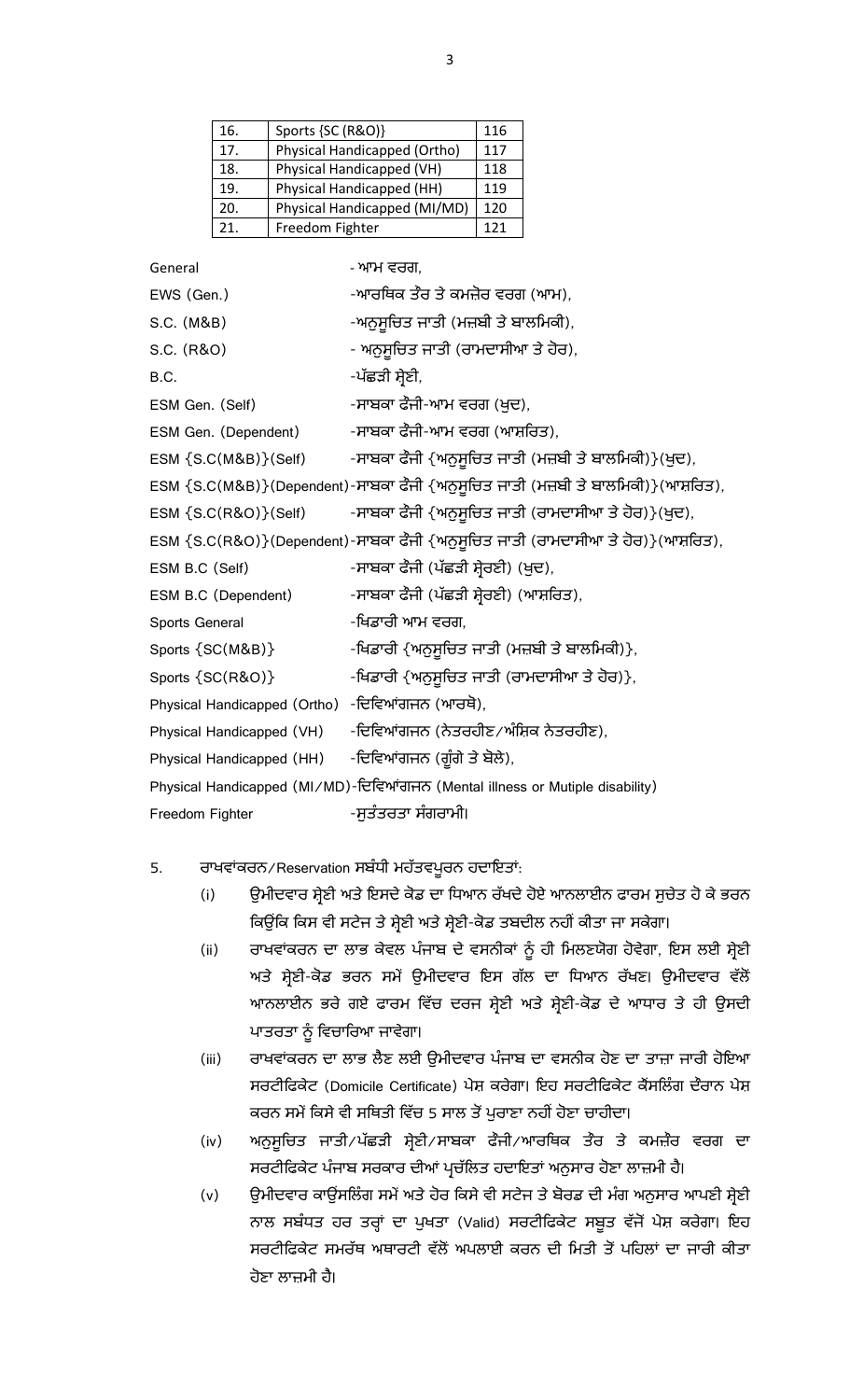- (vi) ਜੇਕਰ ਕੋਈ ਉਮੀਦਵਾਰ ਉਕਤ ਅਸਾਮੀਆਂ ਲਈ ਅਜਿਹੀ ਸ਼੍ਰੇਣੀ ⁄ਸ਼੍ਰੇਣੀ ਕੋਡ ਦੇ ਵਿਰੁੱਧ ਅਪਲਾਈ ਕਰਦਾ ਹੈ, ਜਿਸਦੀ ਕੋਈ ਅਸਾਮੀ ਇਸ਼ਤਿਹਾਰ ਵਿੱਚ ਸ਼ਾਮਿਲ ਨਾ ਕੀਤੀ ਹੋਵੇ, ਉਸ ਸਥਿਤੀ ਵਿੱਚ ਅਜਿਹੇ ਪ੍ਰਾਰਥੀ ਦੀ ਉਮੀਦਵਾਰਤਾ ਮੁੱਢ ਤੋਂ ਹੀ ਰੱਦ ਮੰਨੀ ਜਾਵੇਗੀ।
- ਨੋਟ:- (i) ESM Gen., ESM SC ਅਤੇ ESM BC ਦੀਆਂ ਅਸਾਮੀਆਂ ESM (Self) ਉਮੀਦਵਾਰਾਂ ਵਿੱਚੋਂ ਹੀ ਭਰੀਆਂ ਜਾਣਗੀਆਂ। ESM (Self) ਉਮੀਦਵਾਰ ਉਪਲੱਬਧ ਨਾ ਹੋਣ ਦੀ ਸਥਿਤੀ ਵਿੱਚ ਹੀ ਇਹ ਅਸਾਮੀਆਂ ESM (Dependent) ਉਮੀਦਵਾਰਾਂ ਵਿੱਚੋਂ ਭਰੀਆਂ ਜਾਣਗੀਆਂ।
	- (ii) ਪੰਜਾਬ ਸਰਕਾਰ, ਰੱਖਿਆ ਸੇਵਾਵਾਂ ਭਲਾਈ ਵਿਭਾਗ ਦੇ ਨੋਟੀਫਿਕੇਸ਼ਨ ਮਿਤੀ 08.05.2020 ਮਤਾਬਿਕ ਜੇਕਰ ਕਿਸੇ ਅਸਾਮੀ ਵਿਰੱਧ ਸਾਬਕਾ ਫੌਜੀ ਖਦ ਜਾਂ ਸਾਬਕਾ ਫੌਜੀ ਆਸ਼ਰਿਤ ੳਮੀਦਵਾਰ ਉਪਲੱਬਧ ਨਹੀਂ ਹੁੰਦਾ ਤਾਂ ਇਹ ਅਸਾਮੀ ਹੇਠ ਲਿਖੇ ਨਿਯਮ ਅਨੁਸਾਰ ਭਰੀ ਜਾਣੀ ਹੈ:-

In the Punjab Recruitment of Ex-Servicemen Rules, 1982, in rule 4, in sub-rule (1), for the existing third proviso, the following proviso shall be substituted, namely:-

"Provided further that when an ex-serviceman is not available for the recruitment against a reserved vacancy and further no wife or dependent child of an Ex-serviceman is available for recruitment against a reserved vacancy, such a vacancy shall be reserved to be filled in by recruitment of the grand child of a Gallantry Award Winner, in case the benefit of reservation has not been availed for by any of the children or dependents of such winner or by the winner himself subject to the conditions specified in the second proviso."

(iii) ਉਪਰੋਕਤ ਰਾਖਵਾਂਕਰਨ ਅਤੇ ਸ਼੍ਰੇਣੀ-ਵਾਈਜ਼ ਵਰਗੀਕਰਨ ਵਿਭਾਗ /ਨਿਗਮ ਵੱਲੋਂ ਪ੍ਰਾਪਤ ਹੋਏ ਮੰਗ-ਪੱਤਰ ਵਿੱਚ ਦਰਸਾਏ ਵਰਗੀਕਰਨ ਅਨੁਸਾਰ ਹੀ ਹੈ। ਜੇਕਰ ਸਬੰਧਤ ਵਿਭਾਗ ∕ ਨਿਗਮ ਵੱਲੋਂ ਭਵਿੱਖ ਵਿੱਚ ਭਰਤੀ ਪ੍ਰਕਿਰਿਆ ਦੀ ਕਿਸੇ ਵੀ ਸਟੇਜ ਤੇ ਕਿਸੇ ਵੀ ਕਾਰਨ ਉਪਰੋਕਤ ਦਰਸਾਈਆਂ ਅਸਾਮੀਆਂ ਦੀ ਗਿਣਤੀ ਘਟਾਉਣ ਜਾਂ ਵਧਾਉਣ ਦਾ ਫੈਸਲਾ ਲੈਂਦਾ ਹੈ ਜਾਂ ਉਪਰੋਕਤ ਦਰਸਾਏ ਸ਼ੇਣੀਆਂ ਦੇ ਵਰਗੀਕਰਨ ਵਿੱਚ ਕਿਸੇ ਵੀ ਤਰ੍ਹਾਂ ਦੀ ਤਬਦੀਲੀ ∕ਸੋਧ ਕਰਨ ਦਾ ਫੈਸਲਾ ਲੈਂਦਾ ਹੈ ਤਾਂ ਬੋਰਡ ਦੁਆਰਾ ਇਸ ਸਬੰਧੀ Corrigendum/notice ਜਾਰੀ ਕਰਦੇ ਹੋਏ ਭਰਤੀ ਵਿੱਚ ਸੋਧ ਕੀਤੀ ਜਾ ਸਕਦੀ ਹੈ। ਅਜਿਹੀ ਹਰ ਤਰ੍ਹਾਂ ਦੀ ਸੋਧ ਸਮੁਹ ਉਮੀਦਵਾਰਾਂ ਤੇ ਲਾਗੂ ਹੋਵੇਗੀ ਅਤੇ ਹਰ ਉਮੀਦਵਾਰ ਇਸਦੀ ਪਾਲਣਾ ਕਰਨਾ ਯਕੀਨੀ ਬਣਾਏਗਾ।

| ਅਸਾਮੀਆਂ ਦਾ ਤਨਖਾਹ ਸਕੇਲ ਹੇਠ ਦਰਸਾਏ ਅਨੁਸਾਰ ਹੈ:- |
|---------------------------------------------|
|                                             |

| ਲੜੀ     |           | ਵਿਭਾਗ ਦਾ   ਅਸਾਮੀ ਦਾ   ਤਨਖਾਹ ਸਕੇਲ |  |         |                                                  |  |  |  |
|---------|-----------|----------------------------------|--|---------|--------------------------------------------------|--|--|--|
| ਨੰ.     | ਨਾਮ       | ਨਾਮ                              |  |         |                                                  |  |  |  |
| $1_{-}$ | ਪੰਜਾਬ ਰਾਜ | ਤਕਨੀਕੀ                           |  | 1. ਵਿੱਤ | ਵਿਭਾਗ ਦੇ ਪੱਤਰ ਨੰ.07/132/2020-                    |  |  |  |
|         | ਗਦਾਮ ਨਿਗਮ | ਸਹਾਇਕ                            |  |         | 3ਐਫ.ਪੀ.1/1417 ਮਿਤੀ 31.12.2020 ਅਤੇ ਵਿਭਾਗ ਤੋਂ      |  |  |  |
|         |           |                                  |  |         | ਪ੍ਰਾਪਤ ਪੱਤਰ ਨੰ.19/35/2020-ਖਬ-2(9)/1457           |  |  |  |
|         |           |                                  |  |         | ਮਿਤੀ 09.02.2021 ਦੇ ਸਨਮੁੱਖ ਮੁੱਢਲਾ ਤਨਖਾਹ           |  |  |  |
|         |           |                                  |  |         | ਸਕੇਲ/ਪੇਅ ਮੈਟ੍ਰਿਕਸ 35400/- ਮਿਲਣਯੋਗ ਹੋਵੇਗਾ।        |  |  |  |
|         |           |                                  |  |         | 2. ਮੁੱਢਲੀ ਤਨਖਾਹ ਅਤੇ ਹੋਰ ਭੱਤਿਆ ਸਬੰਧੀ ਪੰਜਾਬ ਸਰਕਾਰ, |  |  |  |
|         |           |                                  |  |         | ਵਿੱਤ ਵਿਭਾਗ (ਵਿੱਤ ਪ੍ਰਸੋਨਲ-1 ਸ਼ਾਖਾ) ਦਾ ਪੱਤਰ ਨੰ.    |  |  |  |
|         |           |                                  |  |         | 07/204/2012-4ਅਫ.ਪੀ.1/66 ਮਿਤੀ 15.01.2015          |  |  |  |
|         |           |                                  |  |         | ਅਤੇ ਇਸ ਸਬੰਧੀ ਸਮੇਂ-ਸਮੇਂ ਤੇ ਜਾਰੀ ਹੋਈਆਂ ਹੋਰ ਹਦਾਇਤਾਂ |  |  |  |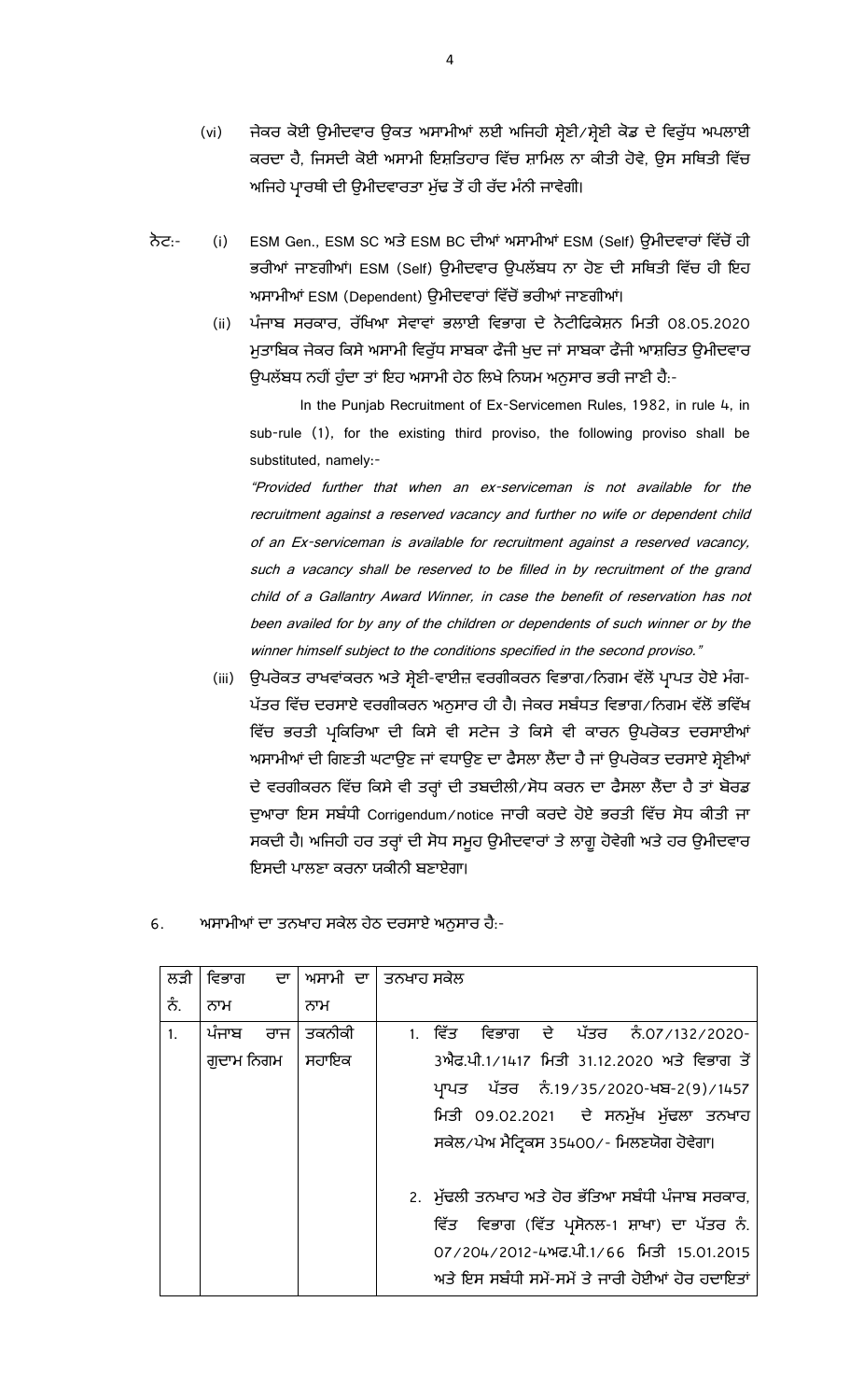|   |            | ਲਾਗੂ ਹੋਣਗੀਆ। |  |
|---|------------|--------------|--|
| ⇁ | ੳਮਰ ਸੀਮਾ:- |              |  |

ਉਪਰੋਕਤ ਅਸਾਮੀਆਂ ਲਈ ਉਮੀਦਵਾਰਾਂ ਦੀ ਉਮਰ ਸੀਮਾ ਪੰਜਾਬ ਸਰਕਾਰ ਦੀਆਂ ਹਦਾਇਤਾਂ ਅਨੁਸਾਰ ਮਿਤੀ 01.01.2021 ਨੂੰ ਹੇਠ ਅਨੁਸਾਰ ਹੋਣੀ ਚਾਹੀਦੀ ਹੈ:-

- (i) ਜਨਰਲ ਸ਼੍ਰੇਣੀ ਦੇ ਉਮੀਦਵਾਰ ਦੀ ਉਮਰ 18 ਸਾਲ ਤੋਂ ਘੱਟ ਅਤੇ 37 ਸਾਲ ਤੋਂ ਵੱਧ ਨਹੀਂ ਹੋਣੀ ਚਾਹੀਦੀ।
- (ii) ਪੰਜਾਬ ਰਾਜ ਦੇ ਅਨੁਸੁਚਿਤ ਜਾਤੀ ਅਤੇ ਪੱਛੜੀ ਸ਼੍ਰੇਣੀ ਦੇ ਵਸਨੀਕ ਉਮੀਦਵਾਰਾਂ ਦੀ ਵੱਧ ਤੋਂ ਵੱਧ ਓਮਰ ਦੀ ੳਪਰਲੀ ਸੀਮਾਂ 42 ਸਾਲ ਹੋਵੇਗੀ।
- (iii) ਰਾਜ ਅਤੇ ਕੇਂਦਰੀ ਸਰਕਾਰ ਦੇ ਕਰਮਚਾਰੀਆਂ ਲਈ ਉਮਰ ਦੀ ਉਪਰਲੀ ਸੀਮਾਂ ਵਿੱਚ ਛੋਟ ਦਿੰਦੇ ਹੋਏ ਵੱਧ ਤੋਂ ਵੱਧ ਉਮਰ ਸੀਮਾਂ 45 ਸਾਲ ਹੋਵੇਗੀ।
- (iv) ਪੰਜਾਬ ਦੇ ਵਸਨੀਕ ਸਾਬਕਾ ਫੌਜੀਆਂ ਦੇ ਕੇਸ ਵਿੱਚ ਉਮਰ ਦੀ ਉਪਰਲੀ ਸੀਮਾਂ Punjab Recruitment of Ex-Servicemen Rules, 1982 ਵਿੱਚ ਸਮੇਂ-ਸਮੇਂ ਹੋਈਆਂ ਸੋਧਾਂ ਅਨੁਸਾਰ ਹੋਵੇਗੀ। ਇਹ ਉਮਰ ਦੀ ਉਪਰਲੀ ਸੀਮਾਂ ਉਨ੍ਹਾਂ ਦੀ ਫੌਜ ਵਿੱਚ ਕੀਤੀ ਸੇਵਾ ਦਾ ਸਮਾਂ ਉਨ੍ਹਾਂ ਦੀ ਉਮਰ ਵਿੱਚੋਂ ਘਟਾਉਣ ਤੋਂ ਬਾਅਦ ਬਾਕੀ ਬਚੀ ਉਮਰ, ਜੇਕਰ ਸੇਵਾ ਰੁਲਾਂ ਅਨੁਸਾਰ ਅਸਾਮੀ ਦੀ ਉਪਰਲੀ ਸੀਮਾ ਤੋਂ 3 ਸਾਲ ਤੋਂ ਵੱਧ ਨਹੀਂ ਹੋਵੇਗੀ ਤਾਂ ਮੰਨਿਆ ਜਾਵੇਗਾ ਕਿ ਉਹ ਉਮਰ ਦੀ ਉਪਰਲੀ ਸੀਮਾਂ ਦੀਆਂ ਸ਼ਰਤਾਂ ਪੁਰੀਆਂ ਕਰਦਾ ਹੈ।
- (v) ਪੰਜਾਬ ਦੇ ਵਸਨੀਕ ਦਿਵਿਆਂਗ ਉਮੀਦਵਾਰਾਂ ਲਈ ਉਮਰ ਦੀ ਉਪਰਲੀ ਸੀਮਾਂ ਵਿੱਚ 10 ਸਾਲ ਦੀ ਛੋਟ ਦਿੰਦੇ ਹੋਏ ਵੱਧ ਤੋਂ ਵੱਧ ਉਮਰ ਸੀਮਾਂ 47 ਸਾਲ ਹੋਵੇਗੀ।
- (vi) The upper age limit for widows, divorcees and certain other categories of married women as per instructions issued by the Government of Punjab vide letter No. 1/50/83-5PP(1368)/3454 dated 23.04.1984 will be relaxed up to 40 years.
- (vii) ਪੰਜਾਬ ਸਰਕਾਰ ਦੇ ਪੱਤਰ ਨੰ. 9/56/2020-5ਪੀ.ਪੀ.1/33 ਮਿਤੀ 12.01.2021 ਰਾਹੀਂ ਪੰਜਾਬ ਸਰਕਾਰ ਅਧੀਨ ਠੇਕੇ ਦੇ ਅਧਾਰ ਤੇ ਕੰਮ ਕਰ ਰਹੇ ਵੱਖ-ਵੱਖ ਕੈਟਾਗਰੀਆਂ ਦੇ ਕਰਮਚਾਰੀਆਂ ਨੂੰ ਇਸ ਪੱਤਰ ਵਿੱਚ ਦਰਜ ਸ਼ਰਤਾਂ ਪੁਰੀਆਂ ਕਰਨ ਦੀ ਸੂਰਤ ਵਿੱਚ ਹੀ ਇਸ ਭਰਤੀ ਲਈ ਦਿੱਤੀ ਗਈ ਉਮਰ ਦੀ ਉਪਰਲੀ ਸੀਮਾਂ ਵਿੱਚ ਬਣਦੀ ਛੋਟ ਦਾ ਲਾਭ ਮਿਲੇਗਾ।

# ਨੇਟ:- ਰਾਜ ਅਤੇ ਕੇਂਦਰੀ ਸਰਕਾਰ ਦੇ ਕਰਮਚਾਰੀਆਂ ਨੂੰ ਉਮਰ ਦੀ ਉਪਰਲੀ ਸੀਮਾਂ ਵਿੱਚ ਛੋਟ ਲੈਣ ਲਈ ਆਪਣੇ ਵਿਭਾਗ ਤੋਂ NOC ਲੈ ਕੇ ਕਾਉਂਸਲਿੰਗ ਸਮੇਂ ਪੇਸ਼ ਕਰਨਾ ਪਵੇਗਾ।

| 8. | ਫੀਸ ਦਾ ਵੇਰਵਾ:                                                |             |
|----|--------------------------------------------------------------|-------------|
|    | ਆਮ ਵਰਗ (General Category) ∕ ਸੁਤੰਤਰਤਾ ਸੰਗਰਾਮੀ ⁄ ਖਿਡਾਰੀ        | 1000/- ਰੁਪਏ |
|    | ਐਸ.ਸੀ.(S.C) ⁄ ਬੀ.ਸੀ.(BC) ⁄ ਆਰਥਿਕ ਤੌਰ ਤੇ ਕਮਜ਼ੋਰ ਵਰਗ (EWS)   - | 250⁄- ਰੁਪਏ  |
|    | ਸਾਬਕਾ ਫੌਜੀ ਅਤੇ ਆਸ਼ਰਿਤ (Ex-Servicemen & Dependent)            | 200⁄- ਰੁਪਏ  |
|    | ਦਿਵਿਆਂਗ (Physical Handicapped)                               | 500⁄- ਰੁਪਏ  |

#### ਨੇਟ:- ਉਮੀਦਵਾਰਾਂ ਦੁਆਰਾ ਅਦਾ ਕੀਤੀ ਫੀਸ ਕਿਸੇ ਵੀ ਸਥਿਤੀ ਵਿੱਚ ਵਾਪਸ ਨਹੀਂ ਕੀਤੀ ਜਾਏਗੀ।

- 9. ਚੋਣ ਵਿਧੀ:
	- (i) ਪ੍ਰਕਾਸ਼ਿਤ ਕੀਤੀਆਂ ਅਸਾਮੀਆਂ ਲਈ ਸਫਲਤਾਪੁਰਵ ਬਿਨੈ ਕਰਨ ਵਾਲੇ ਉਮੀਦਵਾਰਾਂ ਦੀ Objective type {Multiple Choice Question(MCQ)} ਲਿਖਤੀ ਪ੍ਰੀਖਿਆ ਲਈ ਜਾਵੇਗੀ।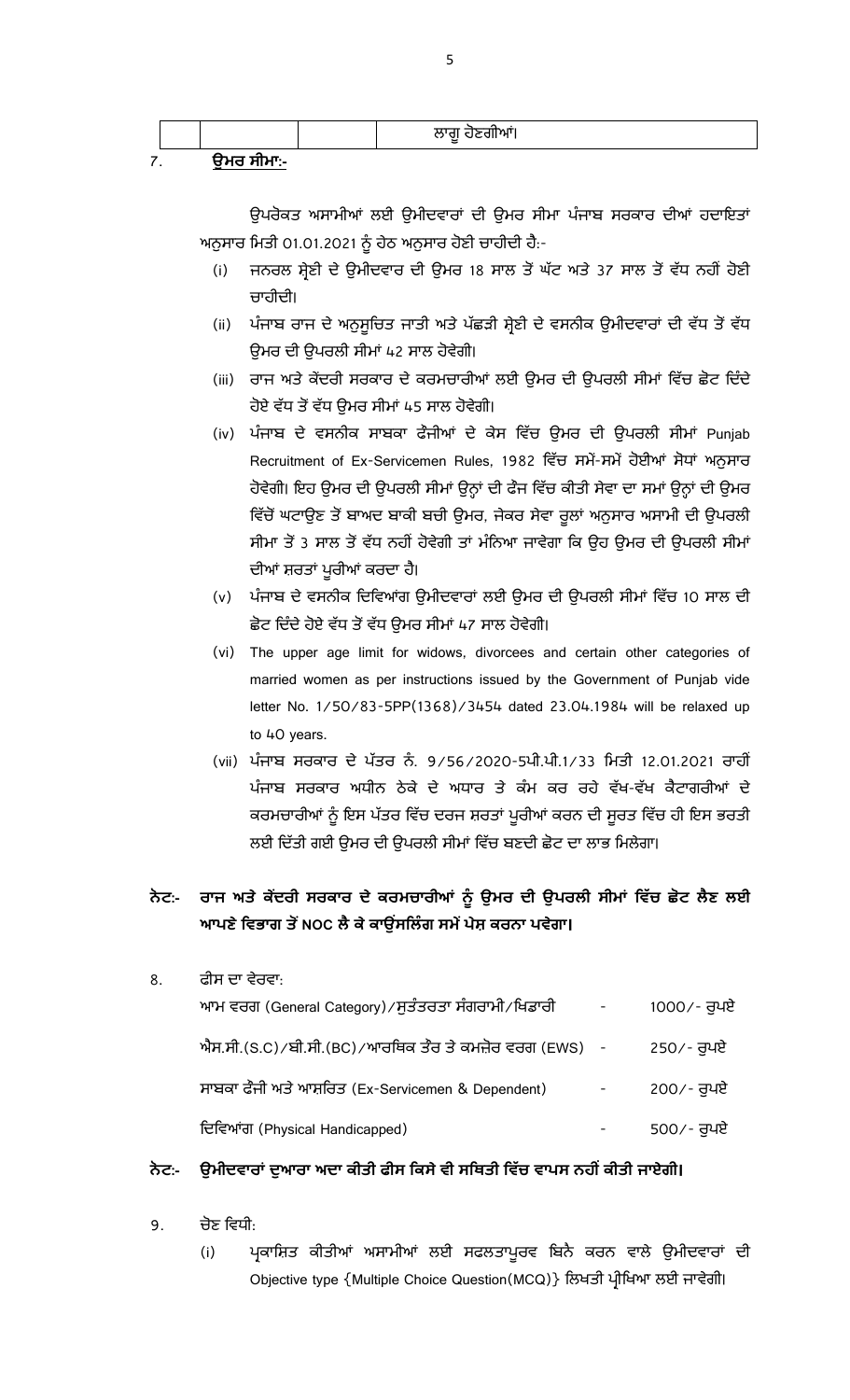- (ii) ਯੋਗ ਉਮੀਦਵਾਰਾਂ ਦੀ ਚੋਣ ਕਰਨ ਲਈ ਲਿਖਤੀ ਪ੍ਰੀਖਿਆ ਵਿੱਚੋਂ ਪ੍ਰਾਪਤ ਅੰਕਾਂ ਦੇ ਆਧਾਰ ਤੇ ਹੀ ਸਾਂਝੀ ਮੈਰਿਟ ਸੁਚੀ (Common Marit List) ਤਿਆਰ ਕੀਤੀ ਜਾਵੇਗੀ।
- (iii) ਉਪਰੋਕਤ ਦਰਸਾਈਆਂ ਅਸਾਮੀਆਂ ਵਾਸਤੇ ਵਿਚਾਰੇ ਜਾਣ ਲਈ ਹਰ ਸ਼੍ਰੇਣੀ ਦੇ ਉਮੀਦਵਾਰ ਲਈ Objective type (MCQ) ਲਿਖਤੀ ਪ੍ਰੀਖਿਆ ਵਿੱਚੋਂ ਘੱਟ ਤੋਂ ਘੱਟ 40% (40 ਪ੍ਰਤੀਸ਼ਤ) ਅੰਕ ਪ੍ਰਾਪਤ ਕਰਨੇ ਜ਼ਰੂਰੀ ਹਨ। Objective type ਲਿਖਤੀ ਪ੍ਰੀਖਿਆ ਵਿੱਚ 40% (40 ਪ੍ਰਤੀਸ਼ਤ) ਅੰਕਾਂ ਤੋਂ ਘੱਟ ਅੰਕ ਪ੍ਰਾਪਤ ਕਰਨ ਵਾਲੇ ਉਮੀਦਵਾਰ ਨੂੰ ਅਯੋਗ∕ਫੇਲ ਕਰਾਰ ਦਿੰਦੇ ਹੋਏ ਉਪਰੋਕਤ ਅਸਾਮੀਆਂ ਲਈ ਚੋਣ ਵਾਸਤੇ ਕਿਸੇ ਵੀ ਸਥਿਤੀ ਵਿੱਚ ਵਿਚਾਰਿਆ ਨਹੀਂ ਜਾਵੇਗਾ।
- (iv) ਲਿਖਤੀ ਪ੍ਰੀਖਿਆ ਵਿੱਚ ਜੇਕਰ ਮੈਰਿਟ ਦੀ ਬਰਾਬਰਤਾ ਸਬੰਧੀ ਕੋਈ ਮਾਮਲਾ ਸਾਹਮਣੇ ਆਉਂਦਾ ਹੈ ਤਾਂ ਇਸ ਸਬੰਧੀ ਬਰਾਬਰ ਅੰਕ ਹਾਸਿਲ ਉਮੀਦਵਾਰਾਂ ਦੀ ਜਨਮ ਮਿਤੀ ਨੂੰ ਵਿਚਾਰਿਆ ਜਾਵੇਗਾ ਅਤੇ ਵੱਧ ੳਮਰ ਵਾਲੇ ੳਮੀਦਵਾਰ ਦੀ ਮੈਰਿਟ ੳਪਰ ਮੰਨੀ ਜਾਵੇਗੀ। ਜੇਕਰ ਬਰਾਬਰ ਮੈਰਿਟ ਹਾਸਿਲ ਉਮੀਦਵਾਰਾਂ ਦੀ ਜਨਮ ਮਿਤੀ ਮੁਤਾਬਿਕ ਉਮਰ ਵਿੱਚ ਵੀ ਬਰਾਬਰਤਾ ਪਾਈ ਜਾਂਦੀ ਹੈ ਤਾਂ ਇਸ ਸਬੰਧੀ ਉਮੀਦਵਾਰ ਦੀ ਮੰਗੀ ਵਿੱਦਿਅਕ ਯੋਗਤਾ ਦੀ ਪ੍ਰਤੀਸ਼ਤਤਾ ਨੂੰ ਵਿਚਾਰਦੇ ਹੋਏ ਵੱਧ ਅੰਕ ਹਾਸਿਲ ਕਰਨ ਵਾਲੇ ਉਮੀਦਵਾਰ ਦੀ ਮੈਰਿਟ ਉਪਰ ਮੰਨੀ ਜਾਵੇਗੀ ਅਤੇ ਜੇਕਰ ਉਪਰੋਕਤ ਦੋਵੇ ਸਥਿਤੀਆਂ ਵਿੱਚ ਵੀ ਅੰਕਾਂ ਦੀ ਬਰਾਬਰਤਾ ਦਾ ਵਿਵਾਦ ਨਹੀਂ ਸੁਲਝਦਾ ਤਾਂ ਅੰਤ ਵਿੱਚ ਮੈਟ੍ਰਿਕ ਦੇ ਅੰਕਾਂ ਨੂੰ ਵਿਚਾਰਦੇ ਹੋਏ ਮੈਟ੍ਰਿਕ ਵਿੱਚ ਵੱਧ ਅੰਕ ਹਾਸਿਲ ਕਰਨ ਵਾਲੇ ਉਮੀਦਵਾਰ ਦੀ ਮੈਰਿਟ ਉਪਰ ਮੰਨੀ ਜਾਵੇਗੀ।
- (v) Objective type (MCQ) ਲਿਖਤੀ ਪ੍ਰੀਖਿਆ ਦੀ ਮੈਰਿਟ ਦੇ ਆਧਾਰ ਤੇ ਹੀ ਅਸਾਮੀਆਂ ਦਾ 3 ਗੁਣਾ ਜਾਂ ਬੋਰਡ ਵੱਲੋਂ ਲਏ ਗਏ ਫੈਸਲੇ ਅਨੁਸਾਰ ਉਮੀਦਵਾਰ ਨੂੰ ਹਰ ਤਰ੍ਹਾਂ ਦੇ ਦਸਤਾਵੇਜਾਂ ਦੀ ਪੜਤਾਲ⁄ ਵੈਰੀਫਿਕੇਸ਼ਨ ਕਰਨ ਲਈ ਕਾਊਂਸਲਿੰਗ ਲਈ ਬੁਲਾਇਆ ਜਾਵੇਗਾ। ਕਾਊਂਸਲਿੰਗ ਉਪਰੰਤ ਮੁਕੰਮਲ ਤੌਰ ਤੇ ਸਫਲ/ਯੋਗ ਪਾਏ ਗਏ ਉਮੀਦਵਾਰਾਂ ਦੇ ਨਾਮ, ਅਸਾਮੀਆਂ ਦੀ ਉਸ ਸਮੇਂ ਦੀ ਮੌਜੂਦਾ ਗਿਣਤੀ (ਜੋ ਕਿ ਸਬੰਧਤ ਵਿਭਾਗ ਦੇ ਹੁਕਮਾਂ∕ਹਦਾਇਤਾਂ ਅਨੁਸਾਰ ਭਰਤੀ ਪ੍ਰਕੀਰਿਆ ਦੌਰਾਨ ਕਿਸੇ ਵੀ ਸਮੇਂ ਘਟਾਈ ਜਾਂ ਵਧਾਈ ਜਾ ਸਕਦੀ ਹੈ) ਅਨੁਸਾਰ ਸਬੰਧਤ ਵਿਭਾਗ ਨੂੰ ਸਿਫਾਰਸ਼ ਕੀਤੇ ਜਾਣਗੇ।
- (vi) ਕਾਊਂਸਲਿੰਗ ਲਈ ਬੁਲਾਏ ਗਏ ਉਮੀਦਵਾਰਾਂ ਨੂੰ ਉਨ੍ਹਾਂ ਦੀ ਯੋਗਤਾ/ਪਾਤਰਤਾ ਤੇ ਆਧਾਰ ਤੇ ਬਿਨੈ ਕਰਨ ਵਾਲੀ ਸ਼੍ਰੇਣੀ ⁄ ਅਸਾਮੀ ਕੋਡ ਵਿੱਚ ਹੀ ਵਿਚਾਰਿਆ ਜਾਵੇਗਾ।
- 10. Objective type (MCQ) ਲਿਖਤੀ ਪ੍ਰੀਖਿਆ:

ਹਰ ਪੱਖੋਂ ਮੁਕੰਮਲ ਆਨਲਾਈਨ ਪ੍ਰਤੀਬੇਨਤੀਆਂ ਪ੍ਰਾਪਤ ਹੋਣ ਤੋਂ ਬਾਅਦ ਉਮੀਦਵਾਰਾਂ ਨੂੰ ਲਿਖਤੀ ਪ੍ਰੀਖਿਆ ਲਈ ਬੋਰਡ ਦੀ ਵੈੱਬਸਾਈਟ ਤੇ ਹੀ Online Admit Card ਜਾਰੀ ਕੀਤੇ ਜਾਣਗੇ। ਲਿਖਤੀ ਪ੍ਰੀਖਿਆ ਦਾ ਸੰਭਾਵਤ ਸਿਲੇਬਸ ਅਤੇ ਪੈਟਰਨ (Pattern) ਬਾਅਦ ਵਿੱਚ ਬੋਰਡ ਦੀ ਵੈਬਸਾਈਟ ਤੇ ਅਪਲੋਡ ਕੀਤਾ ਜਾਵੇਗਾ। ਇਸ ਸਬੰਧੀ ਉਮੀਦਵਾਰ ਲਗਾਤਾਰ ਬੋਰਡ ਦੀ ਵੈੱਬਸਾਈਟ ਚੈੱਕ ਕਰਦੇ ਰਹਿਣ। Objective type ਲਿਖਤੀ ਪ੍ਰੀਖਿਆ ਸਬੰਧੀ ਹਰ ਤਰ੍ਹਾਂ ਦੀ ਜਾਣਕਾਰੀ ਜਿਵੇਂ ਕਿ ਪ੍ਰੀਖਿਆ ਦੀ ਮਿਤੀ ਅਤੇ ਪ੍ਰੀਖਿਆ ਕੇਂਦਰ ਆਦਿ ਸਿਰਫ ਬੋਰਡ ਦੀ ਵੈੱਬਸਾਈਟ [https://sssb.punjab.gov.in](https://sssb.punjab.gov.in/) ਤੇ ਹੀ ਅਪਲੋਡ (upload) ਕੀਤੇ ਜਾਣਗੇ। ਇਸ ਕਰਕੇ ਉਮੀਦਵਾਰਾਂ ਵਲੋਂ (Latest updates) ਲਈ ਬੋਰਡ ਦੀ ਵੈੱਬਸਾਈਟ ਲਾਜ਼ਮੀ ਤੌਰ ਤੇ ਚੈੱਕ ਕਰਦੇ ਰਹਿਣਾ ਹੋਵੇਗਾ। ਕਿਸੇ ਵੀ ਉਮੀਦਵਾਰ ਨਾਲ ਵਿਅਕਤੀਗਤ ਤੌਰ ਤੇ ਪੱਤਰ-ਵਿਹਾਰ ਨਹੀਂ ਕੀਤਾ ਜਾਵੇਗਾ।

- 11. ਅਪਲਾਈ ਕਰਨ ਦੀ ਵਿਧੀ:
	- (i) *https://sssb.punjab.gov.in* ਕਲਿਕ ਕਰਕੇ ਮਿਤੀ 28/04/2021 ਤੋਂ 20/05/2021 ਸ਼ਾਮ 5.00 ਵਜੇ ਤੱਕ ਕੇਵਲ ਆਨਲਾਈਨ ਹੀ ਅਪਲਾਈ ਕਰ ਸਕਦੇ ਹਨ। ਹੋਰ ਕਿਸੇ ਵੀ ਵਿਧੀ ਰਾਹੀਂ ਭੇਜੀ ਗਈ ਅਰਜ਼ੀ ਰੱਦ ਸਮਝੀ ਜਾਵੇਗੀ।
	- (ii) ਉਮੀਦਵਾਰ ਆਨਲਾਈਨ ਅਪਲਾਈ ਕਰਦੇ ਸਮੇਂ ਸਭ ਤੋਂ ਪਹਿਲਾਂ ਅਪਲਾਈ ਕਰਨ ਦੀਆਂ ਹਦਾਇਤਾਂ ਨੂੰ ਧਿਆਨਪੁਰਵਕ ਪੜ੍ਹਦੇ ਹੋਏ ਬੋਰਡ ਦੀ ਵੈੱਬਸਾਈਟ ਤੇ ਮੌਜ਼ੁਦ ਭਰਤੀ ਦੇ ਲਿੰਕ ਤੇ ਕਲਿਕ ਕਰਕੇ ਆਪਣੀ ਨਿੱਜੀ ਡਿਟੇਲ ਭਰਕੇ Save ਕਰਨਗੇ, ਜਿਸ ਨਾਲ ਰਜਿਸਟ੍ਰੇਸ਼ਨ ਨੰਬਰ ਜਨਰੇਟ ਹੋ ਜਾਵੇਗਾ। ਇਸ ਉਪਰੰਤ ਉਮੀਦਵਾਰ ਆਪਣੀ ਪਾਸਪੋਰਟ ਸਾਈਜ਼ ਫੋਟੋਗ੍ਰਾਫ, ਹਸਤਾਖ਼ਰ ਅਤੇ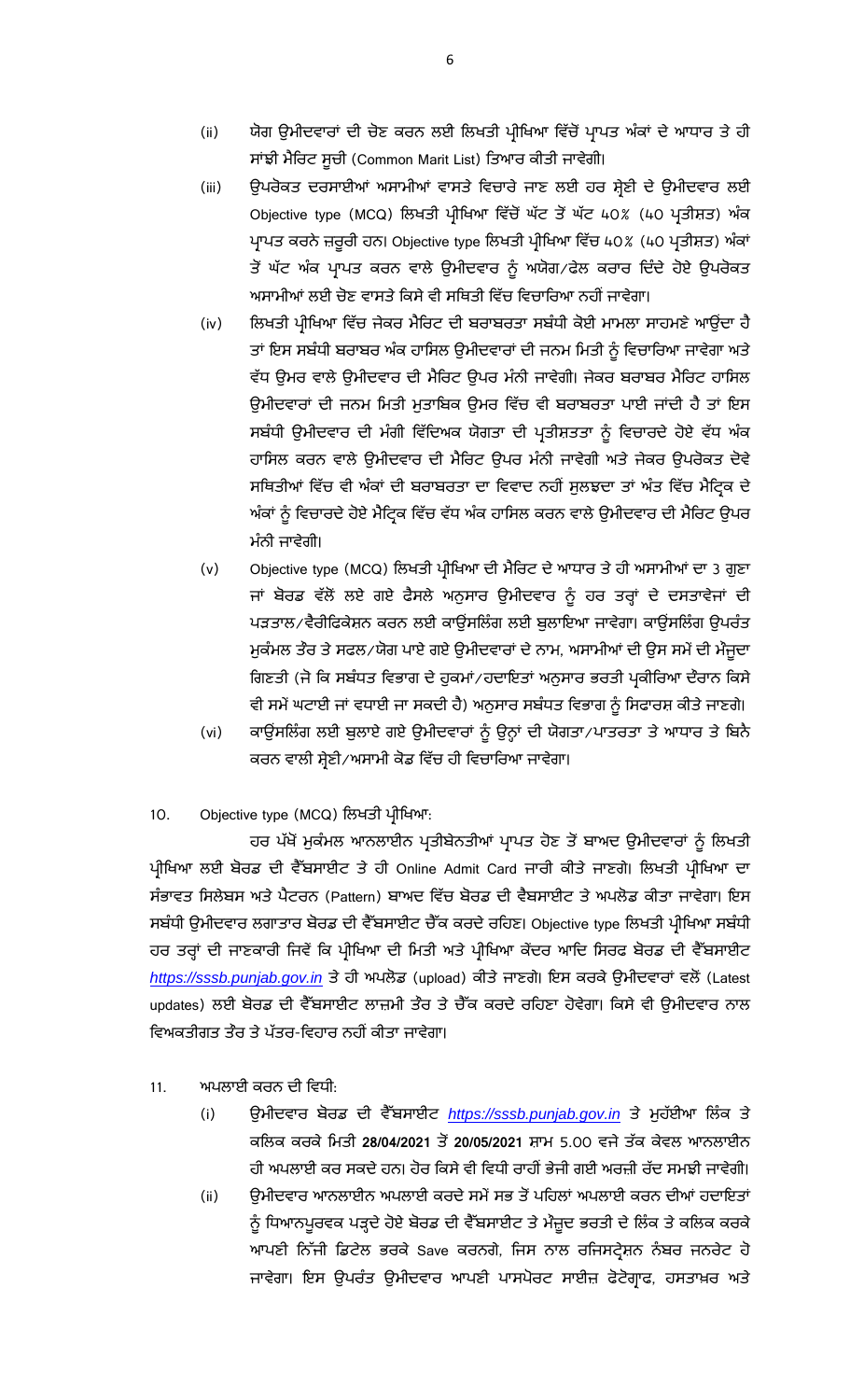ਲੋੜੀਂਦੀ ਵਿੱਦਿਅਕ ਯੋਗਤਾ ਜਿਵੇਂ ਕਿ ਮੈਟਰਿਕ/ਦਸਵੀਂ ਦਾ ਜਨਮ ਮਿਤੀ ਵਾਲਾ ਸਰਟੀਫਿਕੇਟ ਅਤੇ ਉਪਰੋਕਤ ਅਸਾਮੀਆਂ ਲਈ ਨਿਰਧਾਰਿਤ ਵਿੱਦਿਅਕ ਯੋਗਤਾ-ਗਰੈਜੂਏਸ਼ਨ (Education Qualification i.e. Graduation) ਦਾ ਵਿੱਦਿਅਕ ਯੋਗਤਾ ਸਰਟੀਫਿਕੇਟ ਸਕੈਨ ਕਰਕੇ ਅਪਲੋਡ ਕਰਨਗੇ। ਇਨ੍ਹਾਂ ਦਸਤਾਵੇਜਾਂ ਦੇ ਅਪਲੋਡ ਹੋਣ ਉਪਰੰਤ ਆਨਲਾਈਨ ਫਾਰਮ ਸਬਮਿਟ ਕਰਨ ਤੋਂ ਪਹਿਲਾਂ ਉਮੀਦਵਾਰ ਕਿਸੇ ਵੀ ਤਰ੍ਹਾਂ ਦੀ ਸੋਧ (ਨਾਮ, ਪਿਤਾ ਦਾ ਨਾਮ, ਜਨਮ ਮਿਤੀ ਅਤੇ ਕੈਟਾਗਰੀ ਨੂੰ ਛੱਡ ਕੇ) ਕਰ ਸਕਦੇ ਹਨ। ਇੱਕ ਵਾਰ ਆਨਲਾਈਨ ਫਾਰਮ ਸਬਮਿਟ ਹੋ ਜਾਣ ਉਪਰੰਤ ਉਮੀਦਵਾਰ ਉਸ ਵਿੱਚ ਕਿਸੇ ਵੀ ਤਰ੍ਹਾਂ ਦੀ ਸੋਧ/ਤਬਦੀਲੀ ਨਹੀਂ ਕਰ ਸਕੇਗਾ ਅਤੇ ਮੁਕੰਮਲ Online Application form submit ਹੋਣ ਉਪਰੰਤ ਹੀ ਫੀਸ ਜਮ੍ਹਾ⁄ਅਦਾ ਕੀਤੀ ਜਾ ਸਕੇਗੀ।

**ਨ :- ਨ ਈ ਉ ਨ ਜ ਨ ਕ ਉ ਤ "Upload Photo Sign/Pay Fee/Print Application" ਕ ਤ ਕ ਕ ਕ ਕ Login ਕ ਨ ।** Login ਕਰਨ ਲਈ Registration Number ਅਤੇ ਪਾਸਵਰਡ ਦੇ ਤੇਰ ਤੇ ਜਨਮ ਮਿਤੀ **DD/MM/YYYY ਨ ਤ ਨ ਈ Bank ਕ ਤ**  Login ਕਰਨ ਲਈ Registration Number ਭਰਨਾ ਹੋਵੇਗਾ ਅਤੇ ਪਾਸਵਰਡ ਦੇ ਤੇਰ ਤੇ ਉਸਦੀ ਜਨਮ ਮਿਤੀ ਹੋਵੇਗੀ ਜੋ ਕਿ DDMMYYYY ਫਾਰਮੈਟ ਵਿੱਚ ਭਰਨੀ ਹੋਵੇਗੀ।

- (iii) ਉਮੀਦਵਾਰ Online Application form submit ਕਰਨ ਉਪਰੰਤ ਵੈੱਬਸਾਈਟ ਤੇ ਮੌਜੂਦ Make Payment Link **"Upload Photo Sign/Pay Fee/Print Application"**  ਕਲਿੱਕ ਕਰਕੇ ਫੀਸ ਦਾ ਭੁਗਤਾਨ ਕਰ ਸਕਣਗੇ। ਉਮੀਦਵਾਰ Onine Application form submit/ਜਮ੍ਹਾਂ ਹੋਣ ਦੀ ਮਿਤੀ ਤੋਂ ਬਾਅਦ ਇੱਕ ਦਿਨ ਛੱਡ ਕੇ ਅਗਲੀ ਮਿਤੀ ਤੋਂ ਫੀਸ ਅਦਾ ਕਰਨ ਦੀ ਆਖਰੀ ਮਿਤੀ 24/05/2021 ਤੱਕ Net Banking, Credit Card, Debit Card, Rupay Card, PhonePay, Google Pay, Paytm ਜਾਂ ਕਿਸੇ ਵੀ ਕੰਮ-ਕਾਜ ਵਾਲੇ ਦਿਨ ਸਟੇਟ ਬੈਂਕ ਆਫ ਇੰਡੀਆ (State Bank of India) ਦੀ ਕਿਸੇ ਵੀ ਸ਼ਾਖਾ ਵਿੱਚ Bank Challan ਰਾਹੀਂ ਫੀਸ ਜਮ੍ਹਾਂ ਕਰਵਾ ਸਕਣਗੇ। ਜੇਕਰ ਕਿਸੇ ਕਾਰਨ ਉਮੀਦਵਾਰ ਦੀ ਆਨਲਾਈਨ ਫੀਸ ਜਮ੍ਹਾਂ ਨਹੀਂ ਹੋ ਪਾਂਦੀ ਤਾਂ ਉਸ ਦੀ ਅਰਜੀ ਰੱਦ ਸਮਝੀ ਜਾਵੇਗੀ ਅਤੇ ਫੀਸ ਆਖਰੀ ਮਿਤੀ 24/05/2021 ਤੱਕ ਜਮ੍ਹਾਂ ਨਾ ਹੋਣ ਦੀ ਸੂਰਤ ਵਿੱਚ ਅਧੀਨ ਸੇਵਾਵਾਂ ਚੋਣ ਬੋਰਡ ਦੀ ਕੋਈ ਵੀ ਜ਼ਿੰਮੇਵਾਰੀ ਨਹੀਂ ਹੋਵੇਗੀ।
- (iv) ਉਮੀਦਵਾਰ ਦੁਆਰਾ ਲੋੜੀਂਦੀ ਫੀਸ ਜਮ੍ਹਾਂ ਕਰਵਾਉਣ ਉਪਰੰਤ ਹੀ Online ਅਪਲਾਈ ਕਰਨ ਦੀ ਪ੍ਰਕਿਰਿਆ ਮੁਕੰਮਲ ਹੋ ਸਕੇਗੀ ਅਤੇ Online Application form ਸਵੀਕਾਰ ਕੀਤਾ ਜਾਵੇਗਾ। ਇਸ ਉਪਰੰਤ ਹੀ ਫੀਸ ਅਦਾ ਕਰਨ ਦੀ ਮਿਤੀ ਤੋਂ ਬਾਅਦ ਦੋ ਦਿਨ ਛੱਡ ਕੇ ਅਗਲੀ ਮਿਤੀ ਤੋਂ Online Application form generate/download ਹੋ ਸਕੇਗਾ। ਉਮੀਦਵਾਰ ਇਸ ਫਾਰਮ ਦਾ ਪਿੰਟ ਲੈ ਕੇ ਭਵਿੱਖ ਲਈ ਸੰਭਾਲ ਕੇ ਰੱਖਣ ਲਈ ਜ਼ਿੰਮਵਾਰ ਹੋਣਗੇ।
- (v) ਜੇਕਰ ਉਮੀਦਵਾਰ ਵੱਲੋਂ ਆਨਲਾਈਨ ਫਾਰਮ ਭਰਨ ਸਮੇਂ ਕੋਈ ਗਲਤੀ ਹੋ ਜਾਂਦੀ ਹੈ ਤਾਂ ਸਿਰਫ਼ Application form online submit ਕਰਨ ਤੋਂ ਪਹਿਲਾਂ ਹੀ ਉਸ ਪਾਸ ਫਾਰਮ ਵਿੱਚ ਸੋਧ ਕਰਨ ਦਾ ਮੌਕਾ ਹੋਵੇਗਾ। ਉਮੀਦਵਾਰ ਦੁਆਰਾ ਇੱਕ ਵਾਰ Online Application form ਸਬਮਿਟ ਕਰਨ ਉਪਰੰਤ ਕਿਸੇ ਵੀ ਹਾਲਤ ਵਿੱਚ, ਇਸ ਵਿੱਚ, ਕਿਸੇ ਵੀ ਤਰ੍ਹਾਂ ਦੀ ਸੋਧ ਨਹੀਂ ਕੀਤੀ ਜਾ ਸਕੇਗੀ ਅਤੇ ਨਾ ਹੀ ਭਵਿੱਖ ਵਿੱਚ ਸੋਧ ਕਰਨ ਸਬੰਧੀ ਉਮੀਦਵਾਰ ਦੀ ਕੋਈ ਪ੍ਰਤੀਬੇਨਤੀ/ਮੰਗ ਦਫ਼ਤਰ ਵੱਲੋਂ ਸਵੀਕਾਰ ਕੀਤੀ ਜਾਵੇਗੀ।
- (vi) ਕਿਸੇ ਵੀ ਉਮੀਦਵਾਰ ਨੂੰ ਫੀਸ ਦੀ ਮੁਆਫੀ ∕ਛੋਟ ਨਹੀਂ ਦਿੱਤੀ ਜਾਵੇਗੀ ਅਤੇ ਫੀਸ ਦਾ ਭੁਗਤਾਨ ਨਾ ਕਰਨ ਦੀ ਹਾਲਤ ਵਿੱਚ ਉਸਦਾ Application form ਅਧੁਰਾ ਸਮਝਦੇ ਹੋਏ ਸਵੀਕਾਰ ਨਹੀਂ ਕੀਤਾ ਜਾਵੇਗਾ ਅਤੇ ਉਸਦੀ ਅਰਜੀ /ਪਾਤਰਤਾ ਮੁੱਢ ਤੋਂ ਹੀ ਰੱਦ ਸਮਝੀ ਜਾਵੇਗੀ।
- (vii) ਕਿਸੇ ਹੋਰ ਵਿਧੀ ਰਾਹੀਂ ਭੇਜੀ ਗਈ ਅਰਜੀ ਜਾਂ ਕਿਸੇ ਹੋਰ ਵਿਧੀ ਰਾਹੀਂ ਜਮ੍ਹਾਂ ਕਰਵਾਈ ਗਈ ਫੀਸ ਨੂੰ ਵੈਲਿਡ (Valid) ਨਹੀਂ ਮੰਨਿਆ ਜਾਵੇਗਾ ਅਤੇ ਅਜਿਹੀ ਅਰਜੀ ਨੂੰ ਸਵੀਕਾਰ ਨਾ ਕਰਦੇ ਹੋਏ ਰੱਦ ਕਰ ਦਿੱਤਾ ਜਾਵੇਗਾ।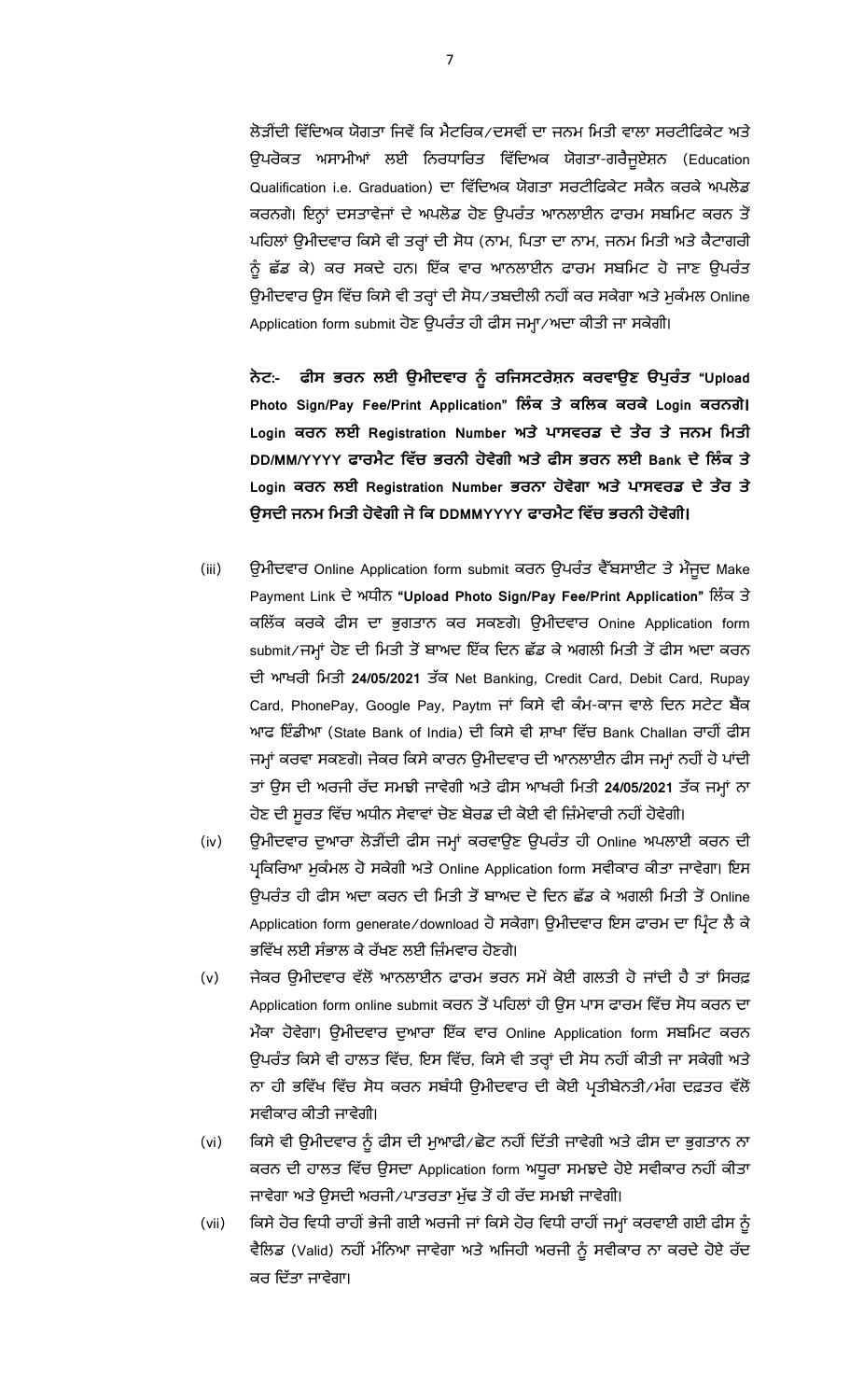(viii) Net Banking/Credit Card/Debit Card ਜਾਂ ਉਪਰੋਕਤ ਦਰਸਾਈ ਕਿਸੇ ਵੀ ਵਿਧੀ ਰਾਹੀਂ ਅਦਾ ਕੀਤੀ ਗਈ ਫੀਸ, ਕਿਸੇ ਵੀ ਕਾਰਨ ਕਰਕੇ, ਅਸਫਲ ਹੋਣ ਦੀ ਸਥਿਤੀ ਵਿੱਚ ਉਮੀਦਵਾਰ ਦੀ Application ਪ੍ਰਵਾਨ ਨਹੀਂ ਕੀਤੀ ਜਾਵੇਗੀ।

## 12. ਉਮੀਦਵਾਰ ਨੂੰ ਅਯੋਗ ਕਰਾਰ ਦੇਣ ਜਾਂ ਪਾਤਰਤਾ ਰੱਦ ਕਰਨ ਦੀਆਂ ਸ਼ਰਤਾਂ:

ਹੇਠ ਦਰਸਾਏ ਕਿਸੇ ਵੀ ਸਥਿਤੀ ਵਿੱਚ ਉਮੀਦਵਾਰ ਨੂੰ ਅਯੋਗ ਕਰਾਰ ਦਿੰਦੇ ਹੋਏ ਉਸਦੀ ਪਾਤਰਤਾ ਜੱਦ ਕਰ ਦਿੱਤੀ ਜਾਵੇਗੀ $\cdot$ -

- (i) ਪੁਰੀ ਫੀਸ ਪ੍ਰਾਪਤ ਨਾ ਹੋਣ ਜਾਂ ਨਿਰਧਾਰਤ ਵਿਧੀ ਅਨੁਸਾਰ ਫੀਸ ਜਮ੍ਹਾਂ ਨਾ ਕਰਵਾਉਣ;
- (ii) ਬਿਨੈ-ਪੱਤਰ ਵਿੱਚ ਅਧੂਰੀ ਜਾਂ ਗਲਤ ਸੂਚਨਾ ਭਰਨਾ,
- (iii) ਆਨਲਾਈਨ ਬਿਨੈ ਕਰਨ ਦੀ ਪੂਰੀ ਪ੍ਰਕਿਰਿਆ ਮੁਕੰਮਲ ਨਾ ਕਰਨਾ;
- (iv) ਅਧੀਨ ਸੇਵਾਵਾਂ ਚੋਣ ਬੋਰਡ ਜਾਂ ਕਿਸੇ ਹੋਰ ਸੰਸਥਾ ਵੱਲੋਂ ਅਯੋਗ ਕਰਾਰ ਦਿੱਤਾ ਹੋਣਾ;
- (v) ਲੇੜੀਂਦੀ ਵਿੱਦਿਅਕ ਯੋਗਤਾ, ਉਮਰ, ਰਾਖਵਾਂਕਰਨ ਜਾਂ ਭਰਤੀ ਦੀਆਂ ਹੋਰ ਸ਼ਰਤਾਂ ਪੁਰੀਆਂ ਨਾ ਹੋਣਾ<del>,</del>
- (vi) ਆਨਲਾਈਨ ਬਿਨੈ ਕਰਨ ਦੀ ਪ੍ਰਕਿਰਿਆ ਦੀ ਥਾਂ ਕਿਸੇ ਹੋਰ ਪ੍ਰਕਿਰਿਆ ਰਾਹੀਂ ਬਿਨੈ ਕਰਨਾ;
- (vii) ਨਿਖਤੀ ਪ੍ਰੀਖਿਆ ਵਿੱਚ 40% (40 ਪ੍ਰਤੀਸ਼ਤ) ਅੰਕਾਂ ਤੋਂ ਘੱਟ ਅੰਕ ਪ੍ਰਾਪਤ ਕਰਨ ਵਾਲੇ ਉਮੀਦਵਾਰ ਨੂੰ ਅਯੋਗ∕ਫੇਲ ਕਰਾਰ ਦਿੰਦੇ ਹੋਏ ਉਪਰੋਕਤ ਅਸਾਮੀਆਂ ਲਈ ਚੋਣ ਵਾਸਤੇ ਵਿਚਾਰਿਆ ਨਹੀਂ ਜਾਵੇਗਾ।
- <u>13. ਬਿਨੈਕਾਰਾਂ ਦੇ ਧਿਆਨ ਹਿੱਤ ਅਤਿ ਜ਼ਰੂਰੀ ਹਦਾਇਤਾਂ:</u>
	- (i) ਉਮੀਦਵਾਰਾਂ ਵੱਲੋਂ ਹਾਸਲ ਕੀਤਾ ਗਿਆ ਡਿਗਰੀ ਸਰਟੀਫਿਕੇਟ ਯੁ.ਜੀ.ਸੀ. ਦੁਆਰਾ ਸਮੇਂ-ਸਮੇਂ ਤੇ ਜਾਰੀ guidelines/instructions ਅਨੁਸਾਰ ਮਾਨਤਾ ਪ੍ਰਾਪਤ ਸੰਸਥਾ/ਯੂਨੀਵਰਸਿਟੀ ਤੋਂ ਜਾਰੀ ਕੀਤਾ ਹੋਣ ਲਾਜ਼ਮੀ ਹੈ।
	- (ii) ਉਪਰੋਕਤ ਦਰਸਾਈਆਂ ਅਸਾਮੀਆਂ ਲਈ Punjab Civil Services (General and Common Conditions of Service) Rules, 1994 ਪੰਜਾਬੀ ਪਾਸ ਕੀਤੀ ਹੋਵੇ।
	- (iii) ਮੁੱਢਲੀ ਤਨਖਾਹ ਅਤੇ ਹੋਰ ਭੱਤਿਆਂ ਸਬੰਧੀ ਵਿੱਤ ਵਿਭਾਗ (ਵਿੱਤ ਪ੍ਰਸੋਨਲ-1 ਸ਼ਾਖਾ), ਪੰਜਾਬ ਸਰਕਾਰ ਦਾ ਪੱਤਰ ਨੰ. 7/204/2012-4ਐਫ.ਪੀ.1/66 ਮਿਤੀ 15.01.2015 ਅਤੇ ਇਸ ਸਬੰਧੀ ਸਮੇਂ-ਸਮੇਂ ਤੇ ਜਾਰੀ ਹੋਰ ਹਦਾਇਤਾਂ ਲਾਗੂ ਹੋਣਗੀਆਂ।
	- (iv) ਉਪਰੋਕਤ ਦਰਸਾਏ ਵਿਭਾਗ ਨਿਗਮ ਦੀਆਂ ਅਸਾਮੀਆਂ ਦੀ ਗਿਣਤੀ ਬੋਰਡ ਵੱਲੋਂ ਕਿਸੇ ਵੀ ਸਮੇਂ ਘਟਾਈ ਜਾਂ ਵਧਾਈ ਜਾ ਸਕਦੀ ਹੈ।
	- (v) ਇਨ੍ਹਾਂ ਅਸਾਮੀਆਂ ਦੀ ਕੈਟਗਾਰੀ ਵਾਈਜ਼ ਵੰਡ ਅਤੇ ਰਾਖਵਾਂਕਰਨ ਉਪਰੋਕਤ ਦਰਸਾਏ ਵਿਭਾਗ/ਨਿਗਮ ਵੱਲੋਂ ਨਿਰਧਾਰਤ ਕੀਤਾ ਗਿਆ ਹੈ। ਇਨ੍ਹਾਂ ਅਸਾਮੀਆਂ ਲਈ ਹਰ ਸ਼੍ਰੇਣੀ ਲਈ ਰਾਖਵਾਂਰਕਨ ਪੰਜਾਬ ਸਰਕਾਰ ਦੀਆਂ, ਰਾਖਵਾਂਕਰਨ ਸਬੰਧੀ ਨੀਤੀ∕ਹਦਾਇਤਾਂ∕ਨਿਯਮਾਂ ਅਨੁਸਾਰ ਲਾਗੂ ਹੋਵੇਗਾ। Economic weaker Sections ਲਈ ਰਾਖਵਾਂਕਰਨ ਸਮਾਜਿਕ ਨਿਆਂ, ਅਧਿਕਾਰਤਾ ਅਤੇ ਘੱਟ ਗਿਣਤੀ ਵਿਭਾਗ, ਪੰਜਾਬ ਦੇ ਪੱਤਰ ਨੰ.01/03/2019-ਆਰ.ਸੀ.1/120 ਮਿਤੀ 28 ਮਈ, 2019 ਰਾਹੀਂ ਜਾਰੀ ਹਦਾਇਤਾਂ ਅਤੇ ਇਸਨੂੰ ਲਾਗੂ ਕਰਨ ਸਬੰਧੀ ਭਵਿੱਖ ਵਿੱਚ ਸਮੇਂ ਸਮੇਂ ਤੇ ਹੋਰ ਵੀ ਜਾਰੀ ਕੀਤੀਆਂ ਗਈਆਂ ਹਦਾਇਤਾਂ ⁄ ਨਿਯਮਾਂ ਦੇ ਅਨੁਸਾਰ ਲਾਗੂ ਹੋਵੇਗਾ।
	- ਅਸਾਮੀਆਂ ਲਈ ਉਮੀਦਵਾਰ ਕੇਵਲ ਬੋਰਡ ਦੀ ਵੈੱਬਸਾਈਟ (vi) ਇਨ੍ਹਾਂ *https://sssb.punjab.gov.in* । ਕਿਸੇ ਵੀ ਵਿਧੀ ਰਾਹੀਂ ਭੇਜੀ ਗਈ ਅਰਜੀ ਰੱਦ ਸਮਝੀ ਜਾਵੇਗੀ।
	- (vii) ਆਨਲਾਈਨ ਫਾਰਮ ਭਰਨ ਸਮੇਂ ਹੋਈ ਕਿਸੇ ਵੀ ਗਲਤੀ ਲਈ ਉਮੀਦਵਾਰ ਖੁਦ ਜ਼ਿੰਮੇਵਾਰ ਹੋਵੇਗਾ। ਅਧੀਨ ਸੇਵਾਵਾਂ ਚੋਣ ਬੋਰਡ, ਪੰਜਾਬ ਦੀ ਇਸ ਸਬੰਧੀ ਕੋਈ ਜ਼ਿੰਮੇਵਾਰੀ ਨਹੀਂ ਹੋਵਗੀ ਅਤੇ ਨਾ ਹੀ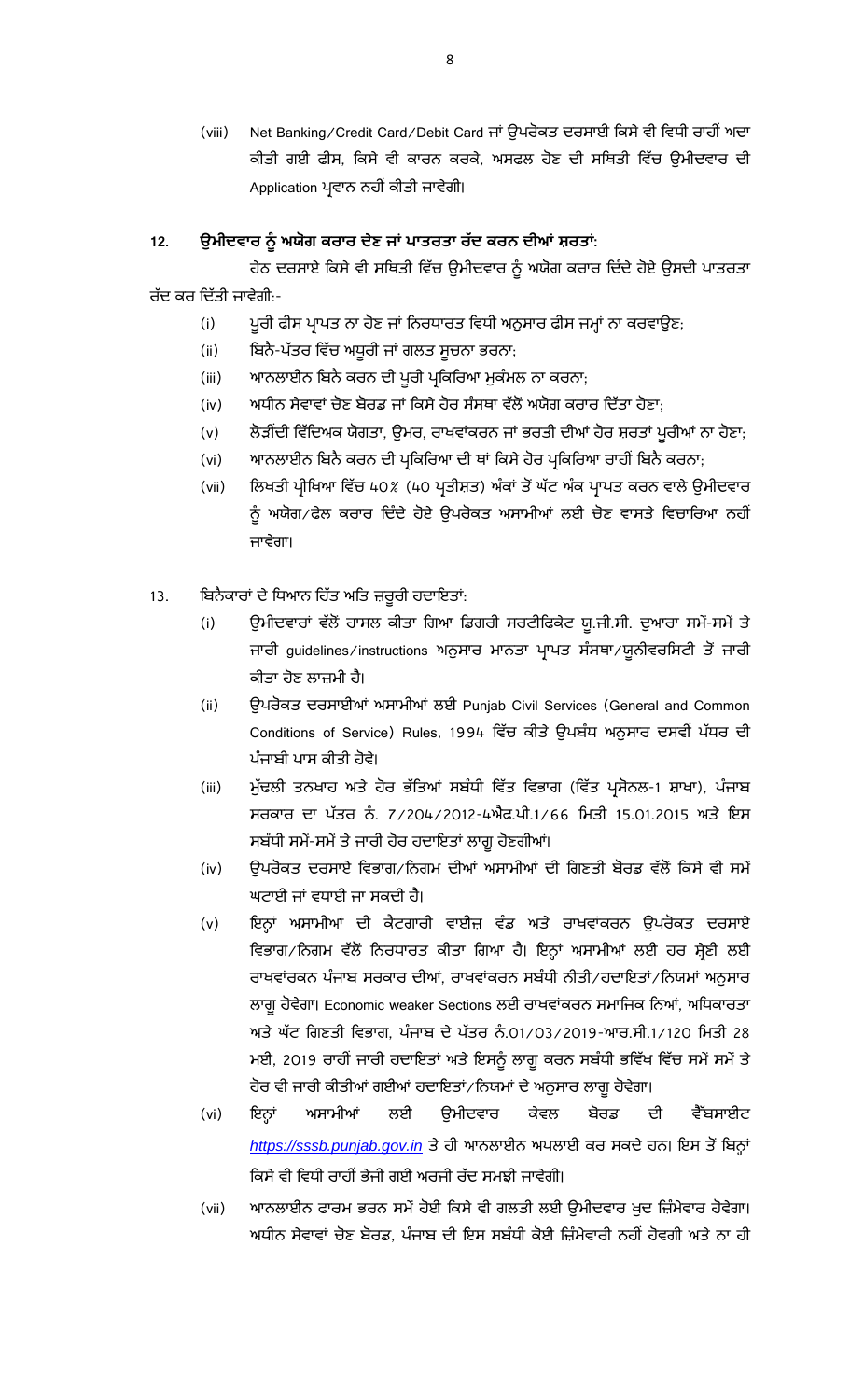ਕਿਸੇ ਵੀ ਕਾਲਮ ਵਿੱਚ ਸੋਧ ਕੀਤੀ ਜਾਵੇਗੀ। ਉਮੀਦਵਾਰ ਵਲੋਂ ਇੱਕ ਵਾਰ ਭਰਿਆ ਗਿਆ ਡਾਟਾ ਕਿਸੇ ਵੀ ਹਾਲਤ ਵਿੱਚ ਬਦਲਣ ਦੀ ਆਗਿਆ ਨਹੀਂ ਹੋਵੇਗੀ।

- (viii) ਉਮੀਦਵਾਰ ਨੂੰ ਇਹ ਸਲਾਹ ਦਿੱਤੀ ਜਾਂਦੀ ਹੈ ਕਿ ਉਹ ਇਨ੍ਹਾਂ ਅਸਾਮੀਆਂ ਲਈ ਖੁਦ ਆਨਲਾਈਨ ਅਪਲਾਈ ਕਰਨ। ਉਮੀਦਵਾਰ ਵੱਲੋਂ ਫਾਰਮ ਭਰਨ ਲਈ ਕਿਸੇ ਹੋਰ ਵਿਅਕਤੀ/ਸਾਈਬਰ ਕੈਫੇ ਅਟੈਂਡੈਂਟ ਦੀ ਮੱਦਦ ਲੈਣ ਦੀ ਸਥਿਤੀ ਵਿੱਚ ਕੋਈ ਵੀ ਗਲਤੀ ਹੋ ਜਾਣ ਉਪਰੰਤ ਕਿਸੇ ਵੀ ਹਾਲਤ ਵਿੱਚ ਫਾਰਮ ਦੇ ਕਿਸੇ ਵੀ ਕਾਲਮ ਵਿੱਚ ਸੋਧ ਨਹੀਂ ਕੀਤੀ ਜਾਵੇਗੀ।
- (ix) ਉਮੀਦਵਾਰ ਵੱਲੋਂ ਅਧੁਰਾ ਫਾਰਮ ਭਰਨ ਜਾਂ ਆਨਲਾਈਨ ਬਿਨੈ ਕਰਨ ਦੀ ਪ੍ਰਕਿਰਿਆ ਪੁਰੀ ਨਾ ਕਰਨ ਜਾਂ ਪੂਰੀ ਫੀਸ ਨਾ ਭਰ ਸਕਣ ਜਾਂ ਲੋੜੀਂਦੇ ਦਸਤਾਵੇਜ਼ ਅਪਲੋਡ ਨਾ ਕਰਨ ਦੀ ਸਥਿਤੀ ਵਿੱਚ ਉਸਦਾ ਬਿਨੈ-ਪੱਤਰ ਸਵੀਕਾਰ ਨਹੀਂ ਕੀਤਾ ਜਾਵੇਗਾ ਅਤੇ ਉਸਨੂੰ ਇਨ੍ਹਾਂ ਅਸਾਮੀਆਂ ਲਈ ਉਮੀਦਵਾਰ ਨਹੀਂ ਮੰਨਿਆ ਜਾਵੇਗਾ।
- (x) ਆਨਲਾਈਨ ਅਪਲਾਈ ਕਰਨ ਸਮੇਂ ਉਮੀਦਵਾਰ ਲੋੜੀਂਦੇ ਸਰਟੀਫਿਕੇਟ ਸਕੈਨ ਕਰਕੇ ਵੈੱਬਸਾਈਟ ਤੇ ਦਰਸਾਈਆਂ ਹਦਾਇਤਾਂ ਮੁਤਾਬਕ ਨਾਲ ਹੀ ਅਪਲੋਡ ਕਰਨਗੇ।
- (xi) ਉਮੀਦਵਾਰਾਂ ਨੂੰ ਇਹ ਹਦਾਇਤ ਕੀਤੀ ਜਾਂਦੀ ਹੈ ਕਿ ਭਰਤੀ ਸਬੰਧੀ ਹਰ ਤਰ੍ਹਾਂ ਦੀ ਜਾਣਕਾਰੀ ਜਿਵੇਂ ਕਿ ਪ੍ਰੀਖਿਆ ਦੀ ਮਿਤੀ/ਸ਼ਡਿਉਲ, Admit Card, ਨਤੀਜਾ, Merit List ਜਾਂ ਭਰਤੀ ਪ੍ਰਕਿਰਿਆ ਸਬੰਧੀ ਭਵਿੱਖ ਵਿੱਚ ਸਮੇਂ-ਸਮੇਂ ਤੇ ਜਾਰੀ ਹੋਣ ਵਾਲੀ ਜਾਣਕਾਰੀ /ਨੇਟਿਸ/ਤਬਦੀਲੀ ਸਿਰਫ ਬੋਰਡ ਦੀ ਵੈੱਬਸਾਈਟ ਤੇ ਹੀ ਅਪਲੋਡ (upload) ਕੀਤੀ ਜਾਵੇਗੀ। ਇਸ ਸਬੰਧੀ ਉਮੀਦਵਾਰਾਂ ਨੂੰ ਵੱਖਰੇ ਤੌਰ ਤੇ ਕੋਈ ਸੂਚਨਾ ਨਹੀਂ ਭੇਜੀ ਜਾਵੇਗੀ। ਸੋ ਜਦ ਤੱਕ ਭਰਤੀ ਪ੍ਰਕਿਰਿਆ ਮੁਕੰਮਲ ਨਹੀਂ ਹੋ ਜਾਂਦੀ ਤਦ ਤੱਕ ਉਮੀਦਵਾਰਾਂ ਨੂੰ Updates ਲਈ ਬੋਰਡ ਦੀ ਵੈੱਬਸਾਈਟ ਲਾਜ਼ਮੀ ਤੌਰ ਤੇ ਚੈੱਕ ਕਰਦੇ ਰਹਿਣਾ ਹੋਵੇਗਾ। ਅਜਿਹਾ ਨਾ ਕਰਨ ਦੀ ਸਥਿਤੀ ਵਿੱਚ ਉਮੀਦਵਾਰਾਂ ਨੂੰ ਹੋਣ ਵਾਲੇ ਕਿਸੇ ਵੀ ਨੁਕਸਾਨ ਦੀ ਜਿੰਮੇਵਾਰੀ ਅਧੀਨ ਸੇਵਾਵਾਂ ਚੋਣ ਬੋਰਡ ਦੀ ਨਹੀਂ ਹੋਵੇਗੀ ਅਤੇ ਨਾ ਹੀ ਇਸ ਸਬੰਧੀ ਕੋਈ ਸੁਣਵਾਈ ਦਾ ਮੌਕਾ ਦਿੱਤਾ ਜਾਵੇਗਾ।
- (xii) ਉਮੀਦਵਾਰ ਸ਼ੇਣੀ ਅਤੇ ਇਸਦੇ ਦੇ ਕੋਡ ਦਾ ਧਿਆਨ ਰੱਖਦੇ ਹੋਏ ਆਨਲਾਈਨ ਫਾਰਮ ਧਿਆਨ ਨਾਲ ਭਰਨ ਕਿਉਂਕਿ ਕਿਸੇ ਵੀ ਸਟੇਜ ਤੇ ਸ਼੍ਰੇਣੀ ਅਤੇ ਸ਼੍ਰੇਣੀ-ਕੋਡ ਤਬਦੀਲ ਨਹੀਂ ਕੀਤਾ ਜਾ ਸਕੇਗਾ।
- (xiii) ਵੱਖ-ਵੱਖ ਵਰਗਾਂ/ਸ਼੍ਰੇਣੀਆਂ ਦੀਆਂ ਅਸਾਮੀਆਂ ਉਸ ਵਰਗ/ਸ਼੍ਰੇਣੀ ਵਿੱਚ ਅਸਾਮੀਆਂ ਦੀ ਉਪਲੱਬਤਾ ਅਧੀਨ ਭਰੀਆਂ ਜਾਣਗੀਆਂ।
- (xiv) ਆਨਲਾਈਨ ਅਪਲਾਈ ਕਰਨ ਜਾਂ Objective type (MCQ) ਲਿਖਤੀ ਪੇਪਰ ਵਿੱਚ ਅਪੀਅਰ ਹੋਣ ਜਾਂ ਮੈਰਿਟ ਸੂਚੀ ਵਿੱਚ ਨਾਮ ਆਉਣ ਜਾਂ ਕਾਉਂਸਲਿੰਗ ਲਈ ਬੁਲਾਏ ਜਾਣ ਨਾਲ ਉਮੀਦਵਾਰ ਅਸਾਮੀ ਲਈ ਸਿਫਾਰਸ਼ ਹੋਣ ਦਾ ਅਧਿਕਾਰੀ ਨਹੀਂ ਬਣ ਜਾਵੇਗਾ। ਅਸਾਮੀਆਂ ਲਈ ਹਰ ਪੱਖੋਂ ਯੋਗ ਪਾਏ ਜਾਣ ਤੇ, ਅਤੇ ਅਸਾਮੀਆਂ ਦੀ ਉਪਲਬਧਤਾ ਮੁਤਾਬਕ ਹੀ ਉਮੀਦਵਾਰ ਦਾ ਨਾਮ ਸਬੰਧਤ ਵਿਭਾਗ ਨੂੰ ਸਿਫਾਰਸ਼ ਕੀਤਾ ਜਾਵੇਗਾ। ਤੈਅ ਸਮੇਂ-ਸੀਮਾ ਅੰਦਰ ਆਪਣੀ ਯੋਗਤਾ ਸਿੱਧ ਨਾ ਕਰ ਸਕਣ ਦੀ ਸਥਿਤੀ ਵਿੱਚ ਉਮੀਦਵਾਰ ਦੀ ਪਾਤਰਤਾ ਰੱਦ ਕਰ ਦਿੱਤੀ ਜਾਵੇਗੀ ਅਤੇ ਇਸ ਸਬੰਧੀ ਬੋਰਡ ਵੱਲੋਂ ਲਿਆ ਗਿਆ ਫੈਸਲਾ ਅੰਤਿਮ ਹੋਵੇਗਾ।
- (xv) ਉਮੀਦਵਾਰ ਵੱਲੋਂ ਭਰਤੀ ਦੀ ਕਿਸੇ ਵੀ ਸਟੇਜ ਤੇ ਉਪਲਬਧ ਕਰਵਾਏ ਗਏ ਕਿਸੇ ਵੀ ਦਸਤਾਵੇਜ ਦੇ ਗਲਤ ਸਾਬਤ ਹੋਣ ਤੇ ਉਸਦਾ ਨਾਮ ਮੈਰਿਟ ਸੁਚੀ ਵਿੱਚੋਂ ਕੱਢ ਦਿੱਤਾ ਜਾਵੇਗਾ ਅਤੇ ਉਸਦੀ ਪਾਤਰਤਾ ਰੱਦ ਕਰ ਦਿੱਤੀ ਜਾਵੇਗੀ। ਅਜਿਹੇ ਉਮੀਦਵਾਰ ਵਿਰੁੱਧ ਨਿਯਮਾਂ ਅਨੁਸਾਰ ਕਾਨੂੰਨੀ ਕਾਰਵਾਈ ਵੀ ਆਰੰਭੀ ਜਾ ਸਕਦੀ ਹੈ।
- (xvi) ਉਮੀਦਵਾਰ ਇਹ ਵੀ ਤਸਦੀਕ ਕਰਨਗੇ ਕਿ ਉਹ ਉਪਰੋਕਤ ਅਸਾਮੀ ਸਬੰਧੀ ਲੋੜੀਂਦੀ ਯੋਗਤਾ ਅਤੇ ਨਿਰਧਾਰਤ ਸ਼ਰਤਾਂ ਪੁਰੀਆਂ ਕਰਦਾ ਹੈ। ਉਮੀਦਵਾਰ ਵੱਲੋਂ ਕਾਊਂਸਲਿੰਗ ਸਮੇਂ ਅਸਲ ਦਸਤਾਵੇਜ ਦੇ